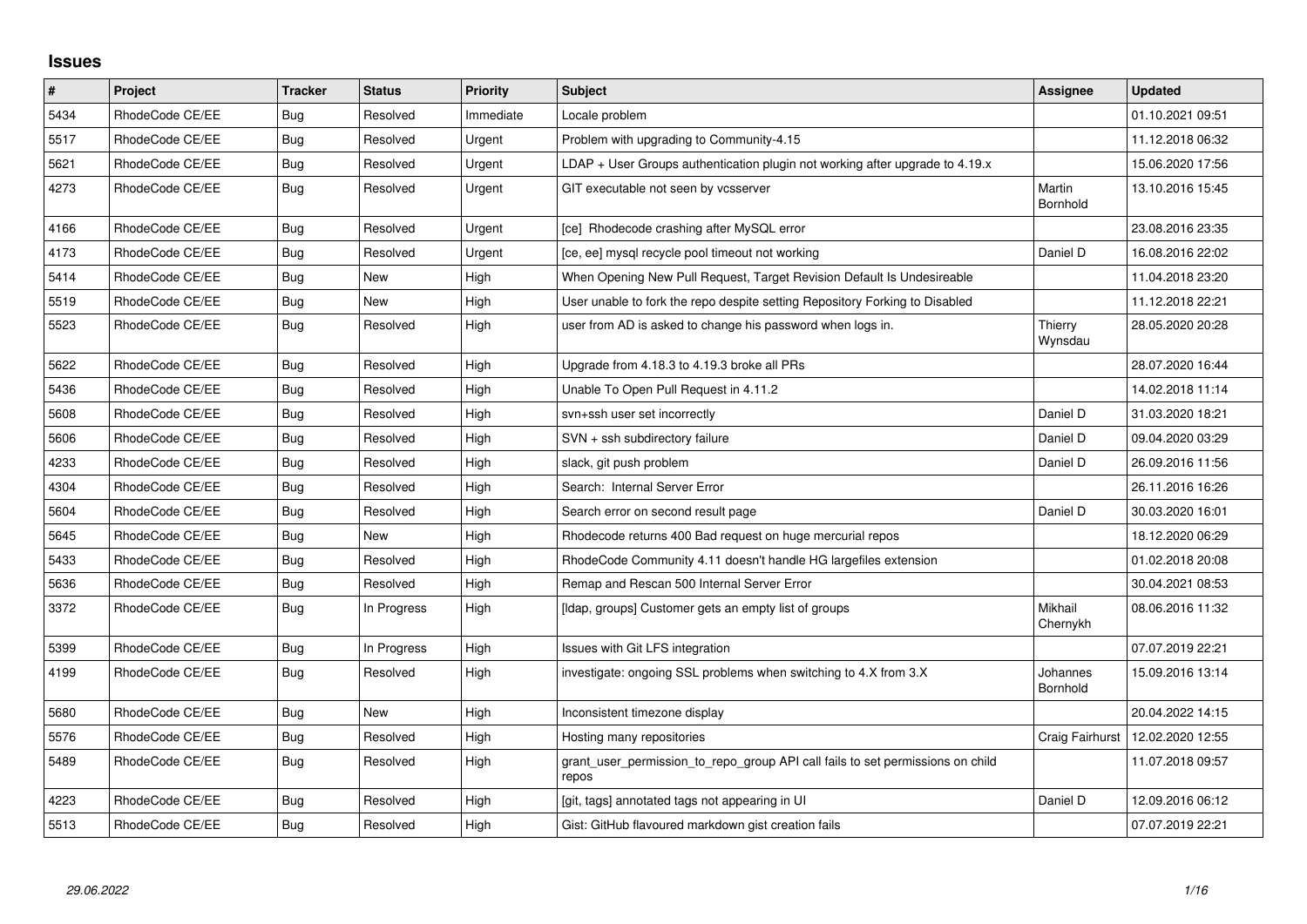| $\pmb{\#}$ | Project         | <b>Tracker</b> | <b>Status</b> | <b>Priority</b> | <b>Subject</b>                                                                                                     | Assignee                     | <b>Updated</b>   |
|------------|-----------------|----------------|---------------|-----------------|--------------------------------------------------------------------------------------------------------------------|------------------------------|------------------|
| 4184       | RhodeCode CE/EE | Bug            | Resolved      | High            | fix content INT overflow bug                                                                                       | Marcin<br>Kuzminski<br>[CTO] | 23.08.2016 10:31 |
| 4206       | RhodeCode CE/EE | Bug            | Resolved      | High            | Error creating SVN groups                                                                                          |                              | 15.09.2016 13:24 |
| 5567       | RhodeCode CE/EE | Bug            | Resolved      | High            | Error after PR was updated                                                                                         |                              | 20.01.2020 10:04 |
| 5528       | RhodeCode CE/EE | <b>Bug</b>     | Resolved      | High            | Empty Unicode file causes the PR to return HTTP 500                                                                |                              | 28.02.2019 13:52 |
| 4116       | RhodeCode CE/EE | Bug            | New           | High            | [ee] Starting EE or running paster commands like setup-rhodecode does not work<br>without setting LC ALL properly. |                              | 18.08.2016 21:03 |
| 4268       | RhodeCode CE/EE | Bug            | Resolved      | High            | [ee] default reviewers from changed lines is returning wrong values                                                | Daniel D                     | 06.10.2016 14:35 |
| 5560       | RhodeCode CE/EE | Bug            | Resolved      | High            | Check all permission API function to flush caches for auth_perms                                                   |                              | 08.06.2021 23:56 |
| 5524       | RhodeCode CE/EE | Bug            | New           | High            | Cannot log into RhodeCode anymore                                                                                  |                              | 15.01.2019 17:08 |
| 5510       | RhodeCode CE/EE | <b>Bug</b>     | New           | High            | AssertionError: unexpected parameters: user_agent & hook_type                                                      |                              | 31.07.2021 11:14 |
| 5502       | RhodeCode CE/EE | Bug            | Resolved      | High            | 500 error when using multiple custom branch permissions                                                            |                              | 07.12.2018 09:49 |
| 5518       | RhodeCode CE/EE | <b>Bug</b>     | Resolved      | Normal          | Zero-sized files in /rhodecode/config/rcextensions/examples                                                        |                              | 21.01.2020 02:18 |
| 5588       | RhodeCode CE/EE | <b>Bug</b>     | <b>New</b>    | Normal          | wrong rendering of issue tracker pattern                                                                           |                              | 29.01.2020 11:24 |
| 5573       | RhodeCode CE/EE | <b>Bug</b>     | Resolved      | Normal          | Wrong notification Base Url for Email-Integrations                                                                 |                              | 16.01.2020 08:53 |
| 5626       | RhodeCode CE/EE | Bug            | New           | Normal          | Whoosh full-text indexing is fully indexing all repos, not recognizing forks                                       |                              | 02.07.2020 19:24 |
| 5506       | RhodeCode CE/EE | Bug            | New           | Normal          | Web UI fonts are not looking good and is difficult to read for people with low vision                              |                              | 26.10.2018 09:38 |
| 5210       | RhodeCode CE/EE | <b>Bug</b>     | Resolved      | Normal          | webook problems                                                                                                    |                              | 13.02.2017 19:43 |
| 5471       | RhodeCode CE/EE | Bug            | <b>New</b>    | Normal          | Webhook integration failing: need more than 3 values to unpack                                                     |                              | 01.06.2018 02:26 |
| 5412       | RhodeCode CE/EE | Bug            | Resolved      | Normal          | Webhook for "pullrequest commented" event returns incomplete data                                                  |                              | 27.02.2018 18:00 |
| 4247       | RhodeCode CE/EE | Bug            | Resolved      | Normal          | [vcs] Using current time as timestamp during archive creating leads to changing<br>hashes                          | Martin<br>Bornhold           | 28.09.2016 12:07 |
| 5492       | RhodeCode CE/EE | Bug            | <b>New</b>    | Normal          | VCSServer + SVN 1.10                                                                                               |                              | 26.07.2018 15:01 |
| 5266       | RhodeCode CE/EE | Bug            | Resolved      | Normal          | Validate if changes in target branches get's propagated on Pull request updates                                    |                              | 05.04.2017 18:10 |
| 4065       | RhodeCode CE/EE | <b>Bug</b>     | Resolved      | Normal          | [ux, login] 404 on login after comment attempt                                                                     | Marcin<br>Kuzminski<br>[CTO] | 04.07.2016 00:40 |
| 3441       | RhodeCode CE/EE | <b>Bug</b>     | New           | Normal          | [ux] clicking on line in file view scrolls to that line                                                            |                              | 05.04.2016 13:35 |
| 3939       | RhodeCode CE/EE | Bug            | <b>New</b>    | Normal          | [ux] changelog filter blank after going back in browser                                                            |                              | 18.05.2016 14:50 |
| 5259       | RhodeCode CE/EE | <b>Bug</b>     | Resolved      | Normal          | user-journal storage changes                                                                                       |                              | 12.04.2017 00:04 |
| 5348       | Documentation   | <b>Bug</b>     | New           | Normal          | Uninstall documentaion missing some steps                                                                          |                              | 06.07.2017 10:25 |
| 5475       | RhodeCode CE/EE | <b>Bug</b>     | New           | Normal          | Unable to locate user in OpenLDAP directory via Idaps                                                              |                              | 08.06.2018 20:06 |
| 5672       | RhodeCode CE/EE | Bug            | New           | Normal          | Unable to browse git repository folders with # in names                                                            |                              | 16.12.2021 18:13 |
| 5547       | RhodeCode CE/EE | <b>Bug</b>     | New           | Normal          | UI not consistent between Firefox and Chrome                                                                       |                              | 01.03.2019 23:35 |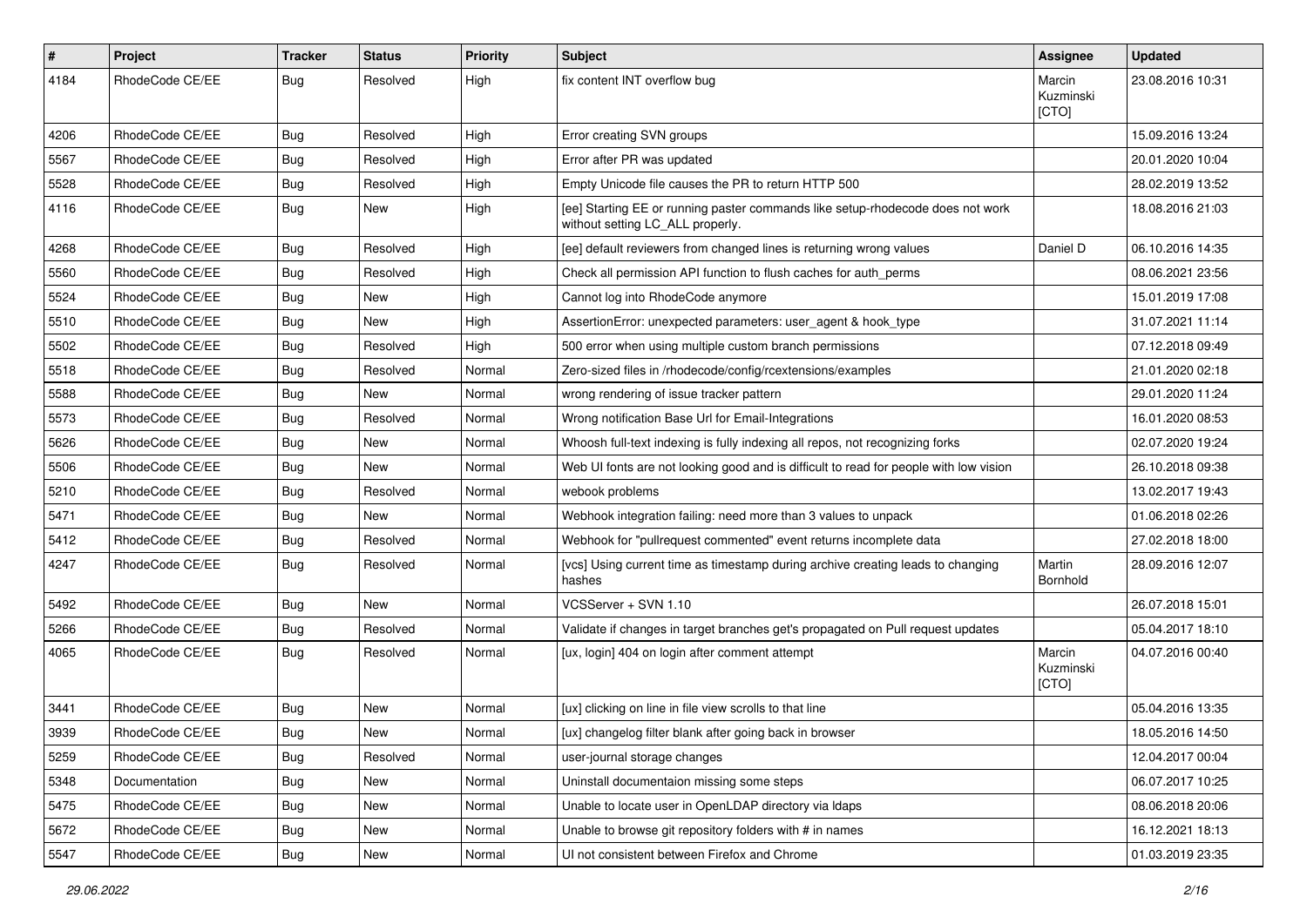| $\vert$ # | Project              | <b>Tracker</b> | <b>Status</b> | <b>Priority</b> | <b>Subject</b>                                                                          | <b>Assignee</b>              | <b>Updated</b>   |
|-----------|----------------------|----------------|---------------|-----------------|-----------------------------------------------------------------------------------------|------------------------------|------------------|
| 4255      | RhodeCode CE/EE      | Bug            | New           | Normal          | [translation, i18n] translation not being applied to integrations pages                 |                              | 30.09.2016 15:56 |
| 5559      | RhodeCode CE/EE      | Bug            | <b>New</b>    | Normal          | Timezone handling issue on repos list                                                   |                              | 07.07.2019 22:19 |
| 5624      | RhodeCode CE/EE      | Bug            | New           | Normal          | Timeout when trying to test SMTP email configuration                                    |                              | 01.07.2020 20:01 |
| 3555      | RhodeCode CE/EE      | Bug            | Resolved      | Normal          | Then disabled repo location change the panel should explicitly state that it's disabled |                              | 25.04.2016 10:34 |
| 4090      | RhodeCode CE/EE      | <b>Bug</b>     | Resolved      | Normal          | test ticket                                                                             |                              | 09.03.2021 20:39 |
| 4188      | RhodeCode CE/EE      | Bug            | New           | Normal          | [tests, svn] changeset tests produce different results for svn                          |                              | 22.08.2016 09:54 |
| 4189      | RhodeCode CE/EE      | Bug            | New           | Normal          | [tests, git] count of commit ids is different for git than hg when comparing remote     |                              | 22.08.2016 12:34 |
| 4190      | RhodeCode CE/EE      | Bug            | New           | Normal          | [tests] fix or remove rst xss inline test                                               |                              | 22.08.2016 12:15 |
| 5649      | RhodeCode CE/EE      | Bug            | New           | Normal          | test-file-upload                                                                        |                              | 17.12.2020 23:08 |
| 5277      | RhodeCode CE/EE      | Bug            | Resolved      | Normal          | table id=user_list_table - Ajax error                                                   |                              | 13.04.2017 01:04 |
| 3986      | RhodeCode Appenlight | Bug            | New           | Normal          | table headers should be left aligned                                                    |                              | 07.06.2016 11:53 |
| 4276      | RhodeCode CE/EE      | Bug            | Resolved      | Normal          | System info page uses mercurial/git versions from RhodeCode instead of VCSServer        | Marcin<br>Kuzminski<br>[CTO] | 14.11.2016 21:19 |
| 3357      | RhodeCode CE/EE      | Bug            | Resolved      | Normal          | switch to sometimes fails to load files metadata                                        |                              | 30.03.2016 10:56 |
| 3022      | RhodeCode CE/EE      | <b>Bug</b>     | <b>New</b>    | Normal          | SVN support with repositories groups                                                    |                              | 26.07.2016 18:25 |
| 4089      | RhodeCode CE/EE      | Bug            | Resolved      | Normal          | svn repository does not exist                                                           |                              | 12.06.2018 12:29 |
| 5599      | RhodeCode CE/EE      | Bug            | Resolved      | Normal          | SVN navigation to trunk fails                                                           | Daniel D                     | 04.04.2020 11:21 |
| 3922      | RhodeCode CE/EE      | Bug            | New           | Normal          | svn backend returns different diff to git/hg backends                                   |                              | 11.05.2016 14:29 |
| 5569      | RhodeCode CE/EE      | Bug            | Resolved      | Normal          | SshWrapper error                                                                        |                              | 21.01.2020 02:02 |
| 3990      | RhodeCode Appenlight | Bug            | New           | Normal          | some dashboard builder buttons are up against fields                                    |                              | 07.06.2016 12:01 |
| 4676      | RhodeCode CE/EE      | Bug            | Resolved      | Normal          | Some admin passwords can make installation fail                                         |                              | 16.12.2016 16:16 |
| 5512      | RhodeCode CE/EE      | Bug            | <b>New</b>    | Normal          | Show commit phase in summary view                                                       |                              | 09.11.2018 21:37 |
| 5619      | RhodeCode CE/EE      | Bug            | Resolved      | Normal          | Setting Landing Commit to SVN Trunk results in Files tab hitting a 404                  |                              | 04.06.2020 23:51 |
| 5531      | RhodeCode Tools      | Bug            | <b>New</b>    | Normal          | rhodecode-index: default cli opts overwrite given mapping file                          |                              | 17.07.2020 17:36 |
| 4178      | RhodeCode CE/EE      | Bug            | Resolved      | Normal          | RhodeCode EE OVA VM wont run on a ESX 6.0 host                                          | Marcin<br>Kuzminski<br>[CTO] | 15.09.2016 13:25 |
| 5450      | RhodeCode Tools      | <b>Bug</b>     | <b>New</b>    | Normal          | rhodecode-api get_license_info no longer works                                          |                              | 17.07.2018 15:01 |
| 5540      | RhodeCode CE/EE      | Bug            | New           | Normal          | Rhode Code 4.15.2 VCS Caching(?) behaviour                                              |                              | 25.02.2019 17:01 |
| 3991      | RhodeCode Appenlight | Bug            | Resolved      | Normal          | report logs need upper margin                                                           |                              | 21.06.2016 18:55 |
| 5670      | RhodeCode CE/EE      | Bug            | New           | Normal          | Repo-level administrators can usurp owner of repoistory                                 |                              | 01.12.2021 16:18 |
| 5380      | RhodeCode CE/EE      | <b>Bug</b>     | Resolved      | Normal          | repo commits pageintion error                                                           |                              | 06.09.2017 19:16 |
| 5509      | RhodeCode CE/EE      | <b>Bug</b>     | New           | Normal          | Remove `limportant attributes` from UI elements                                         |                              | 07.12.2018 07:40 |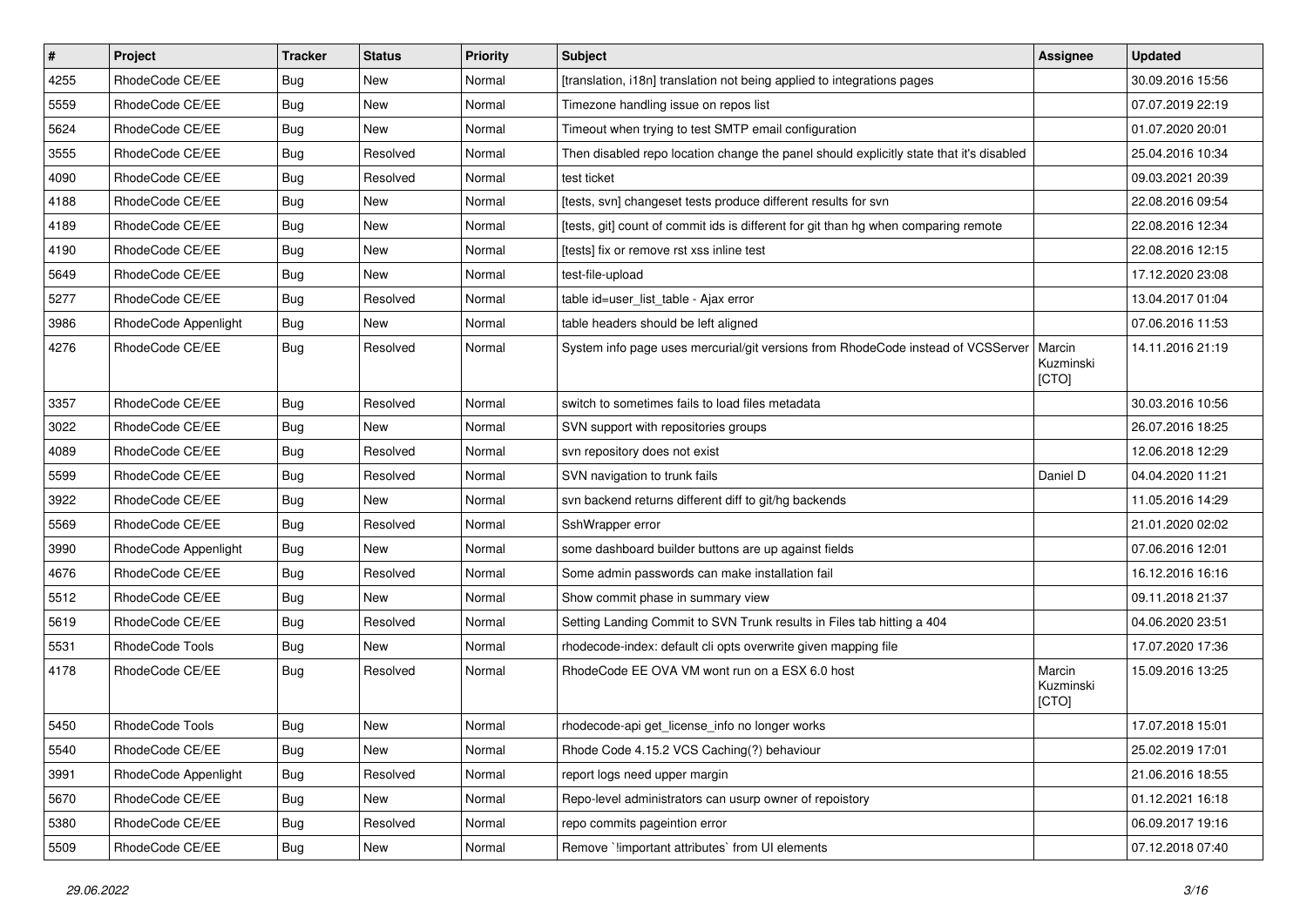| $\pmb{\#}$ | <b>Project</b>    | <b>Tracker</b> | <b>Status</b> | <b>Priority</b> | <b>Subject</b>                                                                                                                       | Assignee                     | <b>Updated</b>   |
|------------|-------------------|----------------|---------------|-----------------|--------------------------------------------------------------------------------------------------------------------------------------|------------------------------|------------------|
| 5570       | RhodeCode CE/EE   | <b>Bug</b>     | New           | Normal          | Remap repositories always fail in RhodeCode community                                                                                |                              | 04.10.2019 14:50 |
| 5664       | RhodeCode CE/EE   | Bug            | New           | Normal          | Regression: When assigning permissions, cannot see own group in auto-complete<br>without special conditions                          |                              | 29.07.2021 10:49 |
| 5620       | RhodeCode CE/EE   | Bug            | Resolved      | Normal          | Regression of mail rendering in Thunderbird                                                                                          |                              | 15.06.2020 16:45 |
| 5571       | RhodeCode CE/EE   | Bug            | Resolved      | Normal          | redmine does not work with firefox any more                                                                                          |                              | 25.10.2019 12:38 |
| 4279       | RhodeCode CE/EE   | Bug            | Resolved      | Normal          | re-captcha validation is broken                                                                                                      | Martin<br>Bornhold           | 26.10.2016 22:27 |
| 5501       | RhodeCode Control | <b>Bug</b>     | New           | Normal          | rccontrol throwing rccontrol.lib.exceptions.SupervisorFailedToStart                                                                  |                              | 19.05.2022 19:32 |
| 5494       | RhodeCode CE/EE   | Bug            | <b>New</b>    | Normal          | rccontrol's python package management causes slow VCS SSH                                                                            |                              | 02.04.2019 11:56 |
| 5634       | RhodeCode CE/EE   | Bug            | Resolved      | Normal          | Quick Search Toolbar bugs out if pull request contains unicode double quote<br>character "                                           |                              | 12.10.2020 23:13 |
| 5652       | RhodeCode CE/EE   | Bug            | Resolved      | Normal          | Pull Requests: when title and descriptions contains character [] {} and () index out of<br>bound when attempting to comment/approve. |                              | 30.04.2021 08:53 |
| 5651       | RhodeCode CE/EE   | Bug            | Resolved      | Normal          | Pull requests can get stuck if the diff is too large (it was created by mistake but we<br>can't open it to delete it)                |                              | 30.04.2021 08:53 |
| 5596       | RhodeCode CE/EE   | Bug            | Resolved      | Normal          | Pull Request duplicated after description edit                                                                                       |                              | 14.04.2020 13:28 |
| 5590       | RhodeCode CE/EE   | Bug            | New           | Normal          | Pull Request creation takes 2 minutes                                                                                                |                              | 28.05.2020 20:48 |
| 5521       | RhodeCode CE/EE   | Bug            | Resolved      | Normal          | Proxing SVN http requests does not work when using prefix for rhodecode.                                                             |                              | 28.02.2019 13:52 |
| 5628       | Documentation     | Bug            | New           | Normal          | Problems with SSH Connection docs                                                                                                    |                              | 06.05.2022 21:14 |
| 5644       | RhodeCode CE/EE   | <b>Bug</b>     | New           | Normal          | PR inks to comments not working if files are collapsed                                                                               |                              | 02.12.2020 10:42 |
| 5561       | RhodeCode CE/EE   | Bug            | Resolved      | Normal          | PR diff doesn't update when target changes                                                                                           |                              | 21.05.2020 11:53 |
| 5515       | RhodeCode CE/EE   | Bug            | Resolved      | Normal          | PR default reviewer is incorrect                                                                                                     |                              | 28.02.2019 13:52 |
| 5347       | Documentation     | Bug            | New           | Normal          | Post Install steps should include Apache or Nginx setup.                                                                             |                              | 06.07.2017 10:23 |
| 3250       | RhodeCode CE/EE   | Bug            | New           | Normal          | Posting a comment message is very slow !                                                                                             |                              | 17.03.2016 12:57 |
| 5337       | RhodeCode CE/EE   | <b>Bug</b>     | Resolved      | Normal          | Possible memory leak after few Git Pull Requests                                                                                     |                              | 08.08.2017 13:08 |
| 3923       | RhodeCode CE/EE   | Bug            | <b>New</b>    | Normal          | odd exception on running internal-code                                                                                               |                              | 09.08.2016 10:54 |
| 3483       | RhodeCode CE/EE   | Bug            | New           | Normal          | oauth: disable 3rd party registration if RhodeCode registration is disabled                                                          | Marcin<br>Kuzminski<br>[CTO] | 13.04.2016 12:13 |
| 5505       | RhodeCode CE/EE   | Bug            | Resolved      | Normal          | Notification emails from RhodeCode is garbled in Outlook 2016 web client                                                             |                              | 07.12.2018 09:49 |
| 5164       | RhodeCode CE/EE   | <b>Bug</b>     | Resolved      | Normal          | non-web calls are leaking session objects                                                                                            |                              | 13.01.2017 01:30 |
| 2264       | RhodeCode CE/EE   | Bug            | Resolved      | Normal          | New user password change doesn't actually require a password change.                                                                 |                              | 12.08.2016 16:01 |
| 5655       | RhodeCode CE/EE   | Bug            | Resolved      | Normal          | New public gist's id is always auto generated                                                                                        |                              | 01.07.2021 12:06 |
| 5633       | RhodeCode CE/EE   | <b>Bug</b>     | Resolved      | Normal          | Moderately large pull requests fail because inefficient use of reviewer data json<br>column in pull_requests table                   |                              | 12.10.2020 23:13 |
| 5632       | RhodeCode CE/EE   | Bug            | New           | Normal          | Missing Parent Folder for Personal Repo lacks proper handling                                                                        |                              | 03.08.2020 07:56 |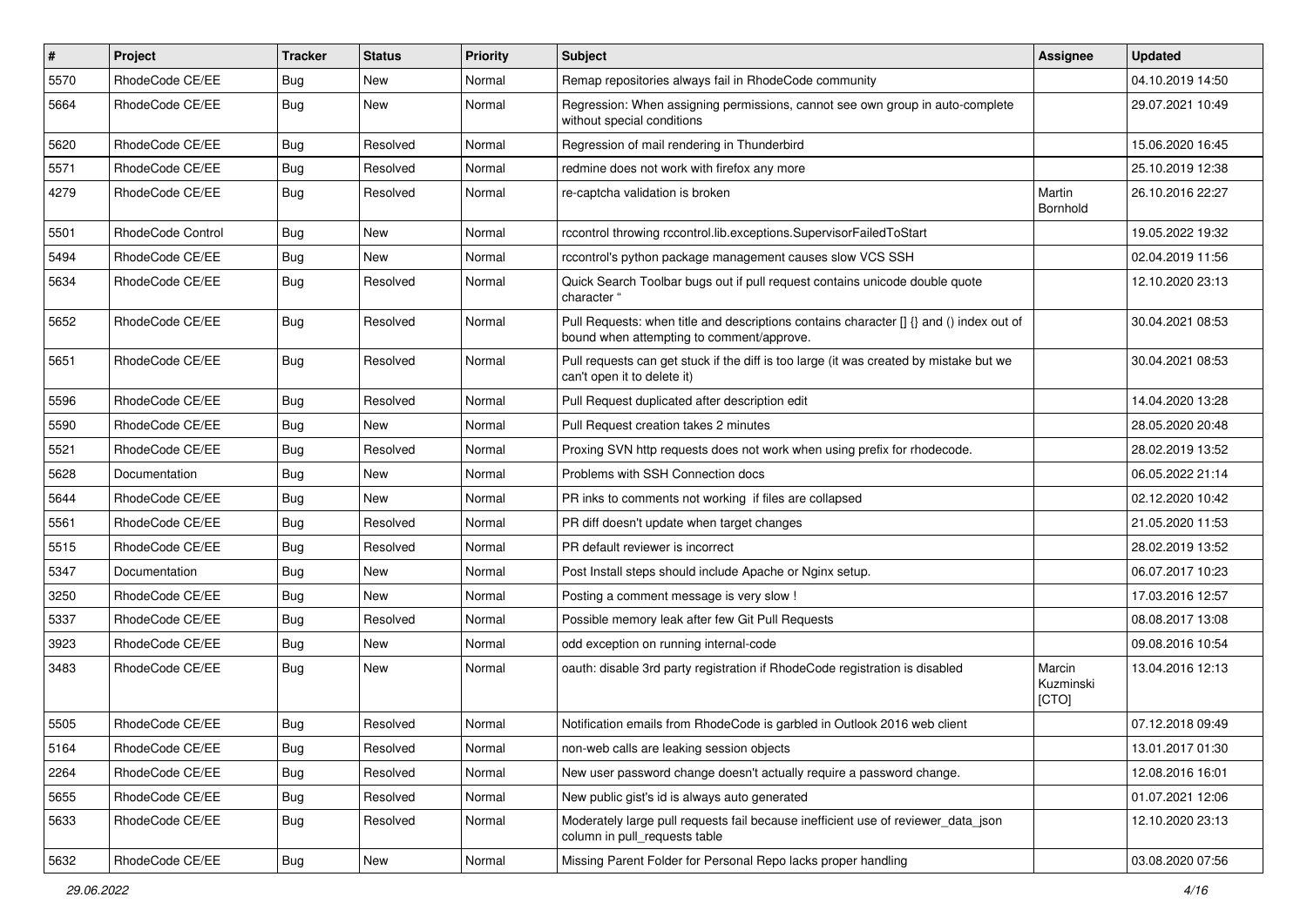| $\sharp$ | <b>Project</b>    | <b>Tracker</b> | <b>Status</b> | Priority | <b>Subject</b>                                                                                           | <b>Assignee</b>                     | <b>Updated</b>   |
|----------|-------------------|----------------|---------------|----------|----------------------------------------------------------------------------------------------------------|-------------------------------------|------------------|
| 5545     | RhodeCode CE/EE   | Bug            | <b>New</b>    | Normal   | Merge commit to contain the username/reponame of the origin                                              |                                     | 28.02.2019 13:46 |
| 5669     | RhodeCode CE/EE   | <b>Bug</b>     | Resolved      | Normal   | Mercurial commit messages doesn't show cyrillic symbols                                                  |                                     | 01.10.2021 10:39 |
| 5551     | Documentation     | Bug            | New           | Normal   | Mention LargeFile and LFS in the Backup page                                                             |                                     | 21.04.2019 20:58 |
| 5507     | RhodeCode CE/EE   | <b>Bug</b>     | Resolved      | Normal   | Markdown rendering needs improvement                                                                     |                                     | 15.08.2019 15:40 |
| 5555     | RhodeCode CE/EE   | Bug            | Resolved      | Normal   | Making Repository Public does not update the Default User Permissions                                    |                                     | 28.05.2020 20:26 |
| 5297     | RhodeCode CE/EE   | Bug            | Resolved      | Normal   | Locale fails on a SuSE system                                                                            |                                     | 31.10.2018 08:36 |
| 5579     | RhodeCode CE/EE   | Bug            | Resolved      | Normal   | JS bug when a commit message can be parsed as a number                                                   | Daniel D                            | 20.01.2020 10:04 |
| 5379     | RhodeCode CE/EE   | Bug            | Resolved      | Normal   | Journal RSS feed errors                                                                                  |                                     | 01.09.2017 16:40 |
| 4306     | RhodeCode CE/EE   | Bug            | Resolved      | Normal   | Issue to push file with character # on a SVN                                                             |                                     | 03.04.2017 16:44 |
| 5538     | RhodeCode CE/EE   | Bug            | New           | Normal   | internal server error (UnicodeDecodeError) during rhodecode-index request                                |                                     | 20.02.2019 14:43 |
| 5457     | RhodeCode CE/EE   | Bug            | Resolved      | Normal   | Internal server error on full-text search settings page with Elasticsearch                               |                                     | 16.04.2018 09:08 |
| 4285     | RhodeCode CE/EE   | Bug            | <b>New</b>    | Normal   | Intermittent error while trying to create or fork a repository                                           |                                     | 17.10.2016 22:42 |
| 5406     | RhodeCode CE/EE   | Bug            | <b>New</b>    | Normal   | <b>Installer Fails</b>                                                                                   |                                     | 01.12.2017 11:52 |
| 5248     | Documentation     | Bug            | New           | Normal   | Installation of rhodecode-tools                                                                          |                                     | 16.03.2017 16:35 |
| 5630     | RhodeCode CE/EE   | Bug            | <b>New</b>    | Normal   | Inline comments do not follow the line of code                                                           |                                     | 21.07.2020 11:25 |
| 5535     | RhodeCode Control | Bug            | <b>New</b>    | Normal   | improper rollback on upgrade failure                                                                     |                                     | 09.02.2019 21:12 |
| 5627     | Documentation     | <b>Bug</b>     | <b>New</b>    | Normal   | Immediate re-run of rhodecode-index throws warnings on some repos (and suggests<br>rebuild from scratch) |                                     | 02.07.2020 19:41 |
| 5500     | RhodeCode CE/EE   | <b>Bug</b>     | New           | Normal   | How to enable/set "RC_SKIP_HOOKS" to disable svn hooks?                                                  |                                     | 02.10.2018 07:45 |
| 5257     | RhodeCode CE/EE   | <b>Bug</b>     | New           | Normal   | Git repository with big binary file provokes error and strange behavior/memory leak<br>of RH.            | Marcin<br>Kuzminski<br><b>[CTO]</b> | 23.03.2017 22:02 |
| 5662     | RhodeCode CE/EE   | Bug            | New           | Normal   | Full text search not working due to crash in whoosh                                                      |                                     | 07.06.2022 08:31 |
| 4277     | RhodeCode CE/EE   | Bug            | Resolved      | Normal   | [frontend] System info page does not work correctly in safari.                                           | Martin<br>Bornhold                  | 04.11.2016 12:08 |
| 3488     | RhodeCode CE/EE   | Bug            | Resolved      | Normal   | [frontend, styling] update icon font                                                                     | Lisa Quatmann                       | 04.10.2016 13:27 |
| 4254     | RhodeCode CE/EE   | <b>Bug</b>     | Resolved      | Normal   | [frontend] 500 Internal Server Error with i18n-ed pages                                                  | Lisa Quatmann                       | 30.09.2016 14:38 |
| 5213     | RhodeCode CE/EE   | Bug            | Resolved      | Normal   | Fixing Apache Proxy timeout issues                                                                       |                                     | 14.02.2017 09:44 |
| 4109     | RhodeCode CE/EE   | <b>Bug</b>     | <b>New</b>    | Normal   | [files] The "switch to commit" widget is broken after using browser back button                          |                                     | 17.04.2018 21:50 |
| 5610     | RhodeCode CE/EE   | Bug            | Resolved      | Normal   | Files navigation looses the at= <name> marker</name>                                                     | Daniel D                            | 03.10.2021 23:23 |
| 5625     | Documentation     | <b>Bug</b>     | <b>New</b>    | Normal   | Feedback on RhodeCode Full-text search docs                                                              |                                     | 02.07.2020 19:22 |
| 4035     | RhodeCode CE/EE   | <b>Bug</b>     | In Progress   | Normal   | failed to create whoosh index                                                                            | Marcin<br>Kuzminski<br>[CTO]        | 06.07.2016 00:04 |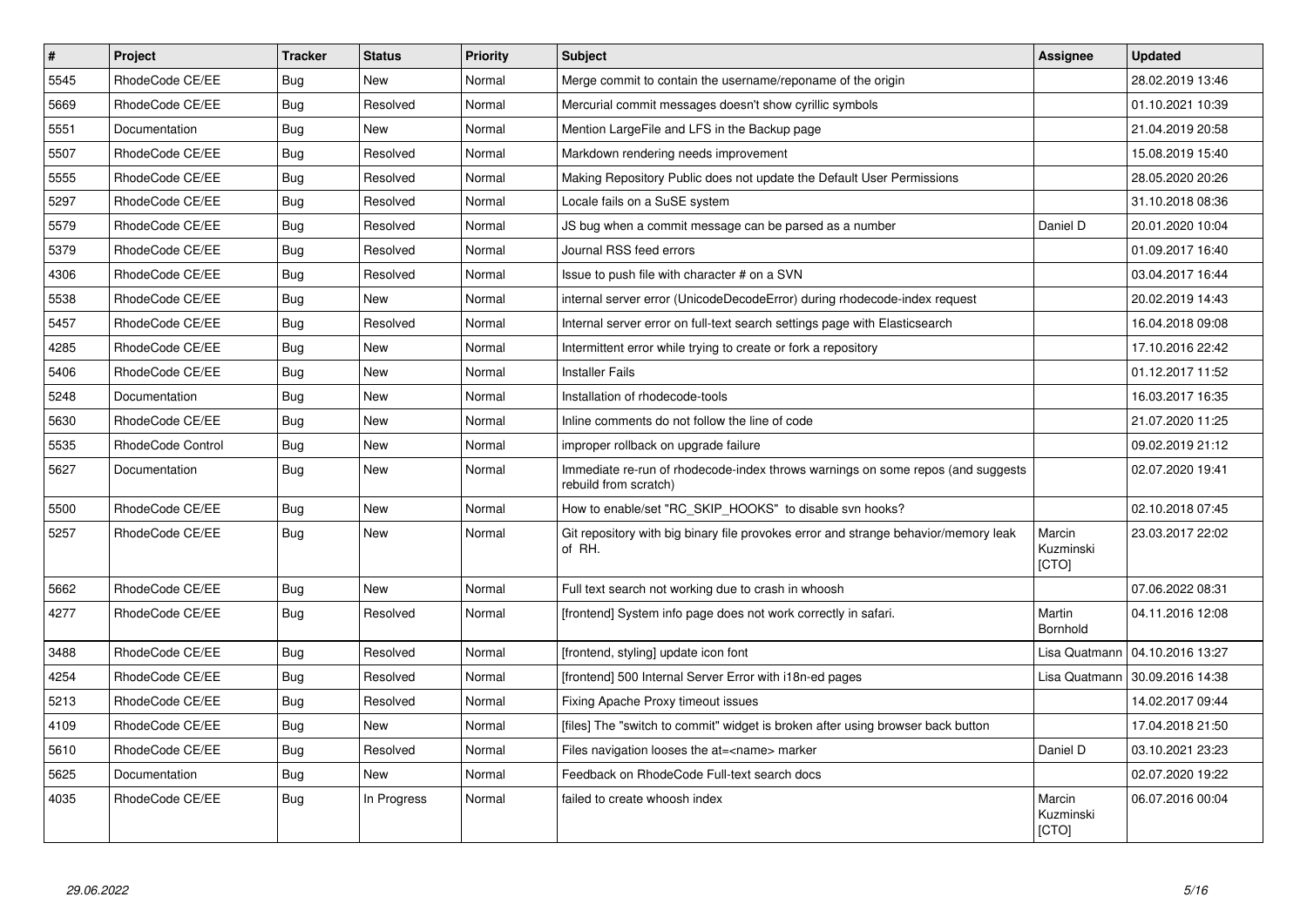| $\pmb{\#}$ | <b>Project</b>       | <b>Tracker</b> | <b>Status</b> | <b>Priority</b> | <b>Subject</b>                                                                            | Assignee                     | <b>Updated</b>   |
|------------|----------------------|----------------|---------------|-----------------|-------------------------------------------------------------------------------------------|------------------------------|------------------|
| 5553       | RhodeCode CE/EE      | Bug            | <b>New</b>    | Normal          | Exceptions Tracker - Exception ID: 140095575901360 after upgrade to the lastes<br>version | Thierry<br>Wynsdau           | 10.07.2019 10:33 |
| 3989       | RhodeCode Appenlight | Bug            | Resolved      | Normal          | even up report spacing                                                                    |                              | 21.06.2016 18:55 |
| 5444       | RhodeCode CE/EE      | Bug            | Resolved      | Normal          | Error while creating a pull request on a Mercurial repository                             |                              | 17.04.2018 22:29 |
| 5376       | RhodeCode CE/EE      | Bug            | Resolved      | Normal          | error: pretxnchangegroup.acl hook failed: acl: user "" denied on branch "default"         |                              | 16.08.2017 19:45 |
| 5657       | RhodeCode CE/EE      | Bug            | New           | Normal          | Error in maintenance page                                                                 |                              | 30.03.2021 15:09 |
| 5656       | RhodeCode CE/EE      | <b>Bug</b>     | Resolved      | Normal          | Error for branch permission page                                                          |                              | 30.04.2021 08:53 |
| 4266       | RhodeCode CE/EE      | Bug            | Resolved      | Normal          | Error 500 on integrations page after setting up Webhook                                   |                              | 17.10.2016 15:35 |
| 4036       | RhodeCode CE/EE      | Bug            | Resolved      | Normal          | encrypted clone uri can throw unicodeerror after key change                               | Marcin<br>Kuzminski<br>[CTO] | 27.06.2016 19:38 |
| 5304       | RhodeCode CE/EE      | Bug            | Resolved      | Normal          | Email template not correct                                                                |                              | 31.10.2018 08:36 |
| 5530       | RhodeCode CE/EE      | Bug            | Resolved      | Normal          | Email integration has incorrect url                                                       |                              | 09.02.2019 10:33 |
| 5381       | RhodeCode CE/EE      | <b>Bug</b>     | Resolved      | Normal          | Email integration changeset links invalid                                                 |                              | 06.09.2017 12:29 |
| 4296       | RhodeCode CE/EE      | <b>Bug</b>     | Resolved      | Normal          | [ee] Can not create pull requests with reviewers.                                         | Daniel D                     | 07.11.2016 21:17 |
| 3994       | RhodeCode Appenlight | Bug            | New           | Normal          | during setup, user is given option to make admin account even if one does not exist       |                              | 08.06.2016 12:44 |
| 3351       | RhodeCode CE/EE      | <b>Bug</b>     | New           | Normal          | Duplicate IP whitelist entry shows error flash                                            |                              | 21.03.2016 15:54 |
| 3382       | RhodeCode CE/EE      | Bug            | New           | Normal          | download superrepo with subrepos                                                          |                              | 25.03.2016 01:30 |
| 5153       | Documentation        | Bug            | Resolved      | Normal          | Documentation: /tmp permissions                                                           |                              | 04.01.2017 13:02 |
| 4224       | RhodeCode CE/EE      | <b>Bug</b>     | Resolved      | Normal          | [docs] update docs re: removing old instances when switching editions                     | Lisa Quatmann                | 11.10.2016 15:36 |
| 4675       | RhodeCode CE/EE      | <b>Bug</b>     | Resolved      | Normal          | Disk free inodes are displayed incorrectly                                                |                              | 13.12.2016 22:41 |
| 5629       | RhodeCode CE/EE      | Bug            | <b>New</b>    | Normal          | Diff truncated on small files                                                             |                              | 21.07.2020 08:58 |
| 5679       | RhodeCode CE/EE      | Bug            | New           | Normal          | Data directory continues to grow until it fills disk partition                            |                              | 25.04.2022 11:42 |
| 5594       | RhodeCode CE/EE      | Bug            | Resolved      | Normal          | Credentials in Repository Settings for Pull requests are exposed                          |                              | 28.05.2020 20:25 |
| 5623       | RhodeCode CE/EE      | Bug            | Resolved      | Normal          | Credentials for remote repository URL leaking in Repository Header                        |                              | 22.07.2020 00:47 |
| 5462       | RhodeCode CE/EE      | Bug            | <b>New</b>    | Normal          | create repo api fails with celery enabled                                                 |                              | 10.07.2018 17:49 |
| 5557       | RhodeCode CE/EE      | Bug            | Resolved      | Normal          | Consider removing slashes from the RSS feed names                                         |                              | 31.10.2019 19:54 |
| 5371       | RhodeCode CE/EE      | Bug            | <b>New</b>    | Normal          | Comment times in Pull Requests are off by 1 day                                           |                              | 10.04.2018 15:11 |
| 5654       | RhodeCode CE/EE      | Bug            | <b>New</b>    | Normal          | Comment formatting broken when containing @ in a code block                               |                              | 24.02.2021 12:10 |
| 1404       | RhodeCode CE/EE      | Bug            | Resolved      | Normal          | clone of really huge git repo (4gb) causes pyro to explode                                |                              | 07.02.2017 14:52 |
| 5482       | RhodeCode CE/EE      | Bug            | Resolved      | Normal          | Changing a repo's 'Remote pull uri' in its Settings fails with 'No repo type specified'   |                              | 31.10.2018 08:37 |
| 5461       | RhodeCode CE/EE      | Bug            | Resolved      | Normal          | Changes to user group permissions via API are not audit logged                            |                              | 30.08.2018 09:47 |
| 5490       | RhodeCode CE/EE      | Bug            | Resolved      | Normal          | Changes to repo group permissions via API are not audit logged                            |                              | 28.02.2019 13:52 |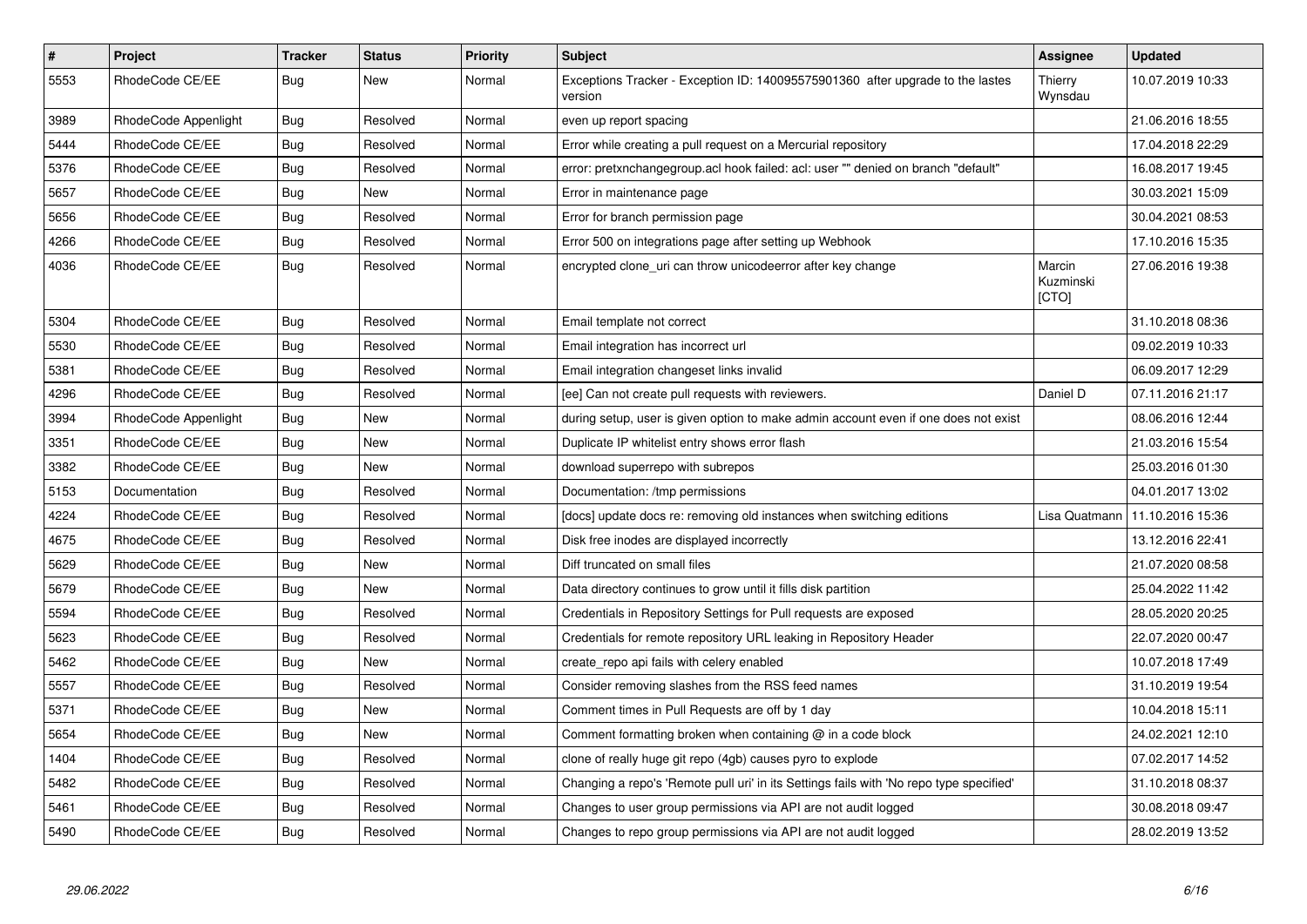| #    | Project              | <b>Tracker</b> | <b>Status</b> | <b>Priority</b> | <b>Subject</b>                                                                                                                                                                       | <b>Assignee</b>              | <b>Updated</b>   |
|------|----------------------|----------------|---------------|-----------------|--------------------------------------------------------------------------------------------------------------------------------------------------------------------------------------|------------------------------|------------------|
| 3971 | RhodeCode CE/EE      | Bug            | Resolved      | Normal          | [ce, vcs] Merge requests/Pull requests failing due to rebase problem                                                                                                                 | Johannes<br><b>Bornhold</b>  | 19.07.2016 15:54 |
| 3956 | RhodeCode CE/EE      | Bug            | New           | Normal          | [ce] - svn commit with all 'None' properties (author, message, etc.)                                                                                                                 |                              | 23.05.2016 17:22 |
| 3963 | RhodeCode CE/EE      | Bug            | New           | Normal          | [ce] Getting a newly added repo via remap/rescan via api gives no data                                                                                                               |                              | 27.05.2016 05:02 |
| 4256 | RhodeCode CE/EE      | Bug            | <b>New</b>    | Normal          | [ce, ee, ux] Source code highlight colors conflict with red/green inserted/deleted<br>blocks                                                                                         | Daniel D                     | 03.10.2016 05:00 |
| 3950 | RhodeCode CE/EE      | Bug            | Resolved      | Normal          | [ce, ee] trying to merge pr against a deleted branch/bookmark breaks the pr page                                                                                                     | Martin<br>Bornhold           | 27.10.2016 16:12 |
| 4208 | RhodeCode CE/EE      | Bug            | New           | Normal          | [ce, ee] test errors get hidden by error page                                                                                                                                        | Daniel D                     | 14.09.2016 12:00 |
| 4121 | RhodeCode CE/EE      | Bug            | Resolved      | Normal          | [ce, ee] server announcement has extra margin                                                                                                                                        | Lisa Quatmann                | 26.09.2016 14:00 |
| 4110 | RhodeCode CE/EE      | Bug            | In Progress   | Normal          | [ce, ee] repos can be named _admin, _static                                                                                                                                          | Daniel D                     | 20.07.2016 19:51 |
| 4092 | RhodeCode CE/EE      | Bug            | Feedback      | Normal          | [ce, ee] Redmine/JIRA integrations - smart commits                                                                                                                                   | Daniel D                     | 21.07.2016 12:59 |
| 4091 | RhodeCode CE/EE      | Bug            | Resolved      | Normal          | [ce, ee] Redmine integration blocks for 30 seconds if redmine server not available                                                                                                   | Daniel D                     | 15.07.2016 12:26 |
| 5605 | RhodeCode CE/EE      | Bug            | Resolved      | Normal          | Cannot set subversion compatibility to 1.10                                                                                                                                          |                              | 30.03.2020 17:27 |
| 4271 | RhodeCode CE/EE      | Bug            | Resolved      | Normal          | Browsing new repository groups via SVN issue                                                                                                                                         | Martin<br>Bornhold           | 19.10.2016 11:11 |
| 5587 | RhodeCode CE/EE      | Bug            | Resolved      | Normal          | Broken metatags in 4.18.1                                                                                                                                                            | <b>Marcin Lulek</b>          | 29.01.2020 11:46 |
| 3334 | RhodeCode CE/EE      | Bug            | <b>New</b>    | Normal          | Attempt to edit .coveragerc through the online file editor                                                                                                                           |                              | 17.03.2016 13:49 |
| 5556 | RhodeCode CE/EE      | Bug            | New           | Normal          | After upgrade RhodeCode Enterprise, pull request via API adds repo owner as<br>default reviewer                                                                                      |                              | 01.01.2020 13:09 |
| 5410 | RhodeCode CE/EE      | <b>Bug</b>     | <b>New</b>    | Normal          | After converting to CE, we get the following error when trying to view some repos in<br>the UI: "UnicodeDecodeError: 'ascii' codec can't decode byte" (full error in<br>Description) |                              | 25.01.2018 20:45 |
| 4278 | RhodeCode CE/EE      | Bug            | Resolved      | Normal          | [admin] Clicking the save button in admin -> settings -> issue tracker leads to<br>exception if no patterns entered.                                                                 | Daniel D                     | 18.10.2016 13:38 |
| 3987 | RhodeCode Appenlight | Bug            | <b>New</b>    | Normal          | adjust footer so it's consistent with the website footer                                                                                                                             |                              | 15.06.2016 10:20 |
| 5405 | RhodeCode CE/EE      | Bug            | New           | Normal          | Add repository from UI leads to HTTP/404                                                                                                                                             |                              | 28.11.2017 11:39 |
| 4250 | RhodeCode CE/EE      | Bug            | Resolved      | Normal          | Adding a reviewer into existing PR doesn't set a reason.                                                                                                                             | Marcin<br>Kuzminski<br>[CTO] | 07.10.2016 20:05 |
| 5218 | RhodeCode CE/EE      | Bug            | <b>New</b>    | Normal          | 500 when forking repository, when using special chars in password.                                                                                                                   |                              | 19.02.2017 21:46 |
| 5550 | RhodeCode CE/EE      | <b>Bug</b>     | New           | Normal          | 500 Internal Server Error   The server has either erred or is incapable of performing<br>the requested operation.                                                                    |                              | 18.04.2019 17:12 |
| 4274 | RhodeCode CE/EE      | Bug            | Resolved      | Normal          | 500 error when push big objects                                                                                                                                                      |                              | 13.02.2017 19:53 |
| 3549 | RhodeCode CE/EE      | Bug            | Resolved      | Normal          | [4.0.0 regression], file source links use last commit id instead of current commit id                                                                                                | Marcin<br>Kuzminski<br>[CTO] | 21.04.2016 16:10 |
| 5227 | RhodeCode CE/EE      | <b>Bug</b>     | New           | Normal          | 400 during a svn checkout, file with special chars                                                                                                                                   |                              | 23.02.2017 17:43 |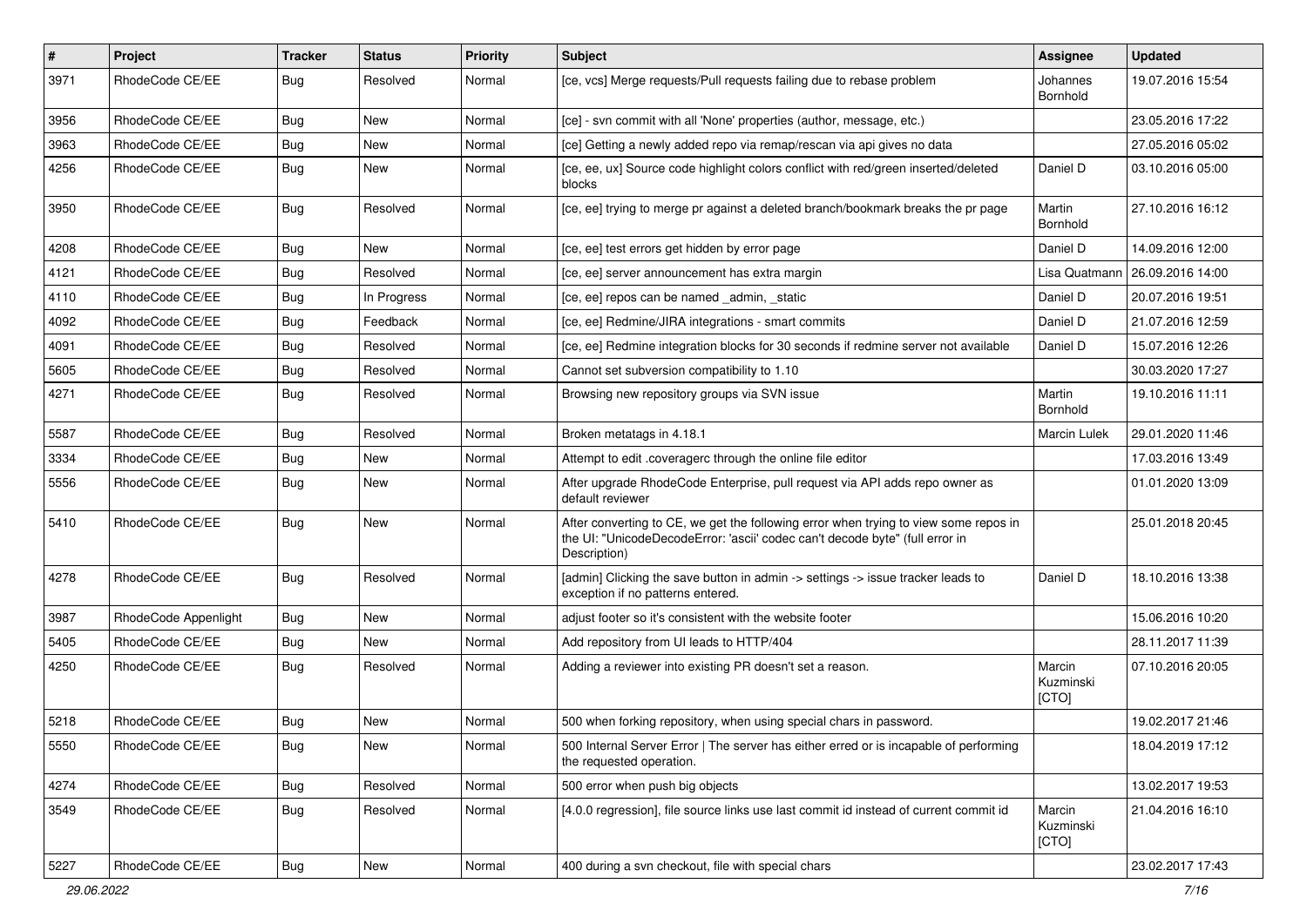| $\vert$ # | Project              | <b>Tracker</b> | <b>Status</b> | Priority | <b>Subject</b>                                                                 | <b>Assignee</b>              | <b>Updated</b>   |
|-----------|----------------------|----------------|---------------|----------|--------------------------------------------------------------------------------|------------------------------|------------------|
| 5522      | RhodeCode CE/EE      | Bug            | Resolved      | Low      | vcsserver fails when url contains extra "/"                                    |                              | 28.02.2019 13:52 |
| 5598      | Documentation        | Bug            | <b>New</b>    | Low      | Typo in force delete command                                                   |                              | 19.03.2020 20:10 |
| 5460      | RhodeCode CE/EE      | Bug            | New           | Low      | Repo creation stuck when remote clone returns partial http code 500            |                              | 06.07.2018 19:14 |
| 3615      | RhodeCode CE/EE      | Bug            | New           | Low      | (OperationalError) too many SQL variables on admin journal page                |                              | 06.05.2016 11:45 |
| 5439      | Documentation        | Bug            | New           | Low      | JIRA Integration description: Wrong sample link                                |                              | 14.02.2018 14:25 |
| 5575      | RhodeCode CE/EE      | Bug            | Resolved      | Low      | Filtering username containing '-' does not work in Admin audit log panel       |                              | 20.01.2020 10:04 |
| 4155      | RhodeCode CE/EE      | Bug            | Resolved      | Low      | Date of Last Change is not displayed correctly                                 | Marcin<br>Kuzminski<br>[CTO] | 21.01.2020 02:20 |
| 5612      | RhodeCode CE/EE      | Bug            | <b>New</b>    | Low      | CPU cores getting maxed out by VCSServer on Repository Size request            |                              | 03.10.2021 23:25 |
| 5558      | RhodeCode CE/EE      | Bug            | Resolved      | Low      | Commit compare window covers text                                              |                              | 08.07.2019 18:12 |
| 4154      | RhodeCode CE/EE      | Bug            | New           | Low      | [ce, ee] user register via github captcha                                      |                              | 05.08.2016 22:51 |
| 4040      | RhodeCode CE/EE      | Bug            | <b>New</b>    | Low      | [ce, ee] logout when logged out causes 403 Cross-site request forgery detected |                              | 23.06.2016 13:40 |
| 5342      | RhodeCode Appenlight | Bug            | New           | Low      | Broken link [Applications Modify application]                                  |                              | 21.06.2017 21:21 |
| 317       | Documentation        | Feature        | <b>New</b>    | High     | Styling                                                                        | <b>Brian Butler</b>          | 07.07.2016 10:10 |
| 5552      | RhodeCode CE/EE      | Feature        | New           | High     | PR dependency across repos                                                     |                              | 22.06.2019 01:15 |
| 4213      | RhodeCode CE/EE      | Feature        | New           | High     | Embed PostgreSQL database                                                      | Marcin<br>Kuzminski<br>[CTO] | 03.09.2016 23:45 |
| 5289      | RhodeCode CE/EE      | Feature        | <b>New</b>    | High     | Ability to Upload/Replace a file using the UI                                  |                              | 22.09.2017 10:29 |
| 3977      | RhodeCode CE/EE      | Feature        | <b>New</b>    | Normal   | Wiki                                                                           |                              | 05.06.2016 21:11 |
| 4144      | RhodeCode CE/EE      | Feature        | New           | Normal   | [ux] improve enable/disable of notifications                                   |                              | 02.08.2016 17:19 |
| 3460      | RhodeCode CE/EE      | Feature        | <b>New</b>    | Normal   | [ux, frontend] hide "show more" button when there is nothing more to show      |                              | 11.04.2016 13:37 |
| 3455      | RhodeCode CE/EE      | Feature        | New           | Normal   | [ux] commit message search should render entire commit message                 |                              | 07.04.2016 17:50 |
| 5584      | RhodeCode CE/EE      | Feature        | New           | Normal   | "update pull request link" message on vcs client                               |                              | 23.01.2020 10:32 |
| 5316      | RhodeCode CE/EE      | Feature        | In Progress   | Normal   | UI should provide checkout URL for a SVN path                                  |                              | 06.11.2017 21:59 |
| 4061      | RhodeCode Appenlight | Feature        | New           | Normal   | Timezone for applications                                                      |                              | 30.06.2016 15:16 |
| 5382      | RhodeCode CE/EE      | Feature        | <b>New</b>    | Normal   | Support for repository aliases                                                 | Marcin<br>Kuzminski<br>[CTO] | 04.09.2017 15:17 |
| 4207      | RhodeCode CE/EE      | Feature        | Resolved      | Normal   | Support for obsolescence markers in changelog UI                               |                              | 19.05.2017 16:14 |
| 5533      | RhodeCode Control    | Feature        | In Progress   | Normal   | Support busybox tar                                                            |                              | 09.02.2019 22:09 |
| 5520      | RhodeCode CE/EE      | Feature        | Resolved      | Normal   | Show the head commits shas when the merge is prevented due to multiple heads   |                              | 28.02.2019 13:52 |
| 5614      | RhodeCode CE/EE      | Feature        | Resolved      | Normal   | Show context function name in hg diffs                                         |                              | 23.04.2020 13:43 |
| 4226      | RhodeCode CE/EE      | Feature        | New           | Normal   | [settings, system info] add VCS and Channelstream status to System Info        |                              | 14.09.2016 16:45 |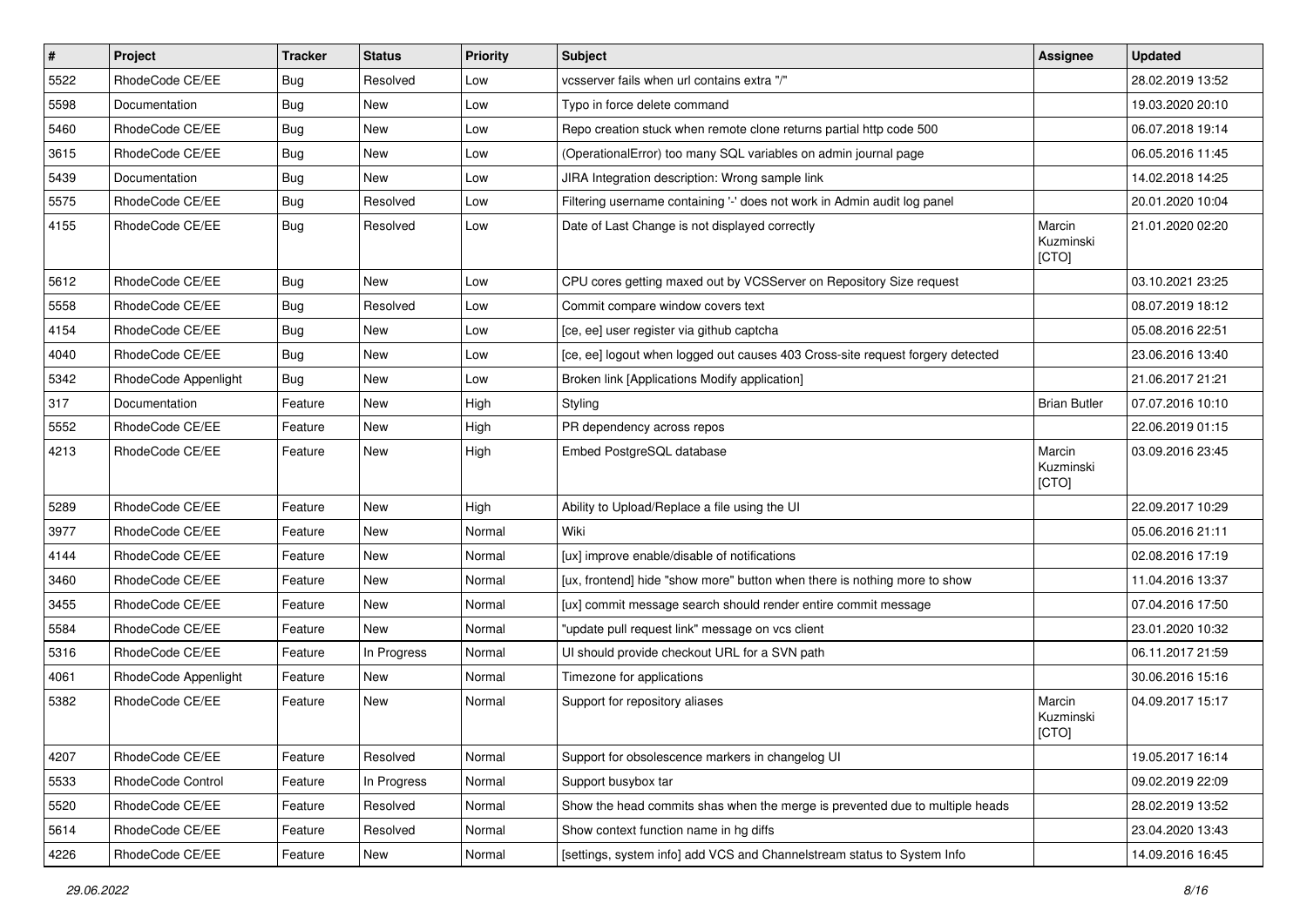| $\sharp$ | Project              | Tracker | <b>Status</b> | <b>Priority</b> | Subject                                                                                         | Assignee                     | Updated          |
|----------|----------------------|---------|---------------|-----------------|-------------------------------------------------------------------------------------------------|------------------------------|------------------|
| 4059     | RhodeCode Appenlight | Feature | New           | Normal          | Server Monitoring                                                                               |                              | 30.06.2016 15:15 |
| 5278     | RhodeCode CE/EE      | Feature | New           | Normal          | Require support for git repositories of the form git://                                         |                              | 13.04.2017 15:20 |
| 5543     | RhodeCode CE/EE      | Feature | New           | Normal          | Repo API should have equivalent get_repo_audit_logs() to User API call<br>get_user_audit_logs() |                              | 26.02.2019 12:22 |
| 4060     | RhodeCode Appenlight | Feature | <b>New</b>    | Normal          | Replayable requests                                                                             |                              | 30.06.2016 15:15 |
| 5635     | RhodeCode CE/EE      | Feature | Resolved      | Normal          | Remember column sorted by of the "Pull Requests You Participate In" table                       |                              | 30.11.2020 22:30 |
| 2539     | RhodeCode CE/EE      | Feature | Feedback      | Normal          | Recursive deletion of resources                                                                 |                              | 20.04.2016 08:52 |
| 5583     | RhodeCode CE/EE      | Feature | Resolved      | Normal          | rcextensions hook for pull request comment                                                      |                              | 23.04.2020 13:42 |
| 5642     | RhodeCode CE/EE      | Feature | Resolved      | Normal          | pull request version column in commit list                                                      |                              | 30.04.2021 08:53 |
| 5272     | RhodeCode CE/EE      | Feature | Resolved      | Normal          | Pull Request checklist                                                                          |                              | 21.01.2020 02:09 |
| 1055     | RhodeCode CE/EE      | Feature | Resolved      | Normal          | [pr, vcs] Expose the shadow repository of a pull request                                        | Martin<br>Bornhold           | 26.10.2016 10:33 |
| 5271     | RhodeCode CE/EE      | Feature | New           | Normal          | Private comments                                                                                |                              | 07.04.2017 12:01 |
| 659      | Documentation        | Feature | New           | Normal          | Peer to Peer Failover                                                                           | <b>Brian Butler</b>          | 01.07.2016 14:15 |
| 4056     | RhodeCode Appenlight | Feature | <b>New</b>    | Normal          | Optionally allow to filter graphs per machine in dashboard                                      |                              | 30.06.2016 15:12 |
| 5511     | RhodeCode CE/EE      | Feature | New           | Normal          | New feature to synchronize the fork with the remote repo from the summary page                  |                              | 13.11.2018 01:23 |
| 4057     | RhodeCode Appenlight | Feature | New           | Normal          | Negation option for search filter                                                               |                              | 30.06.2016 15:12 |
| 5615     | RhodeCode CE/EE      | Feature | Resolved      | Normal          | Misleading message in PR diff view "File was deleted in this version"                           | Daniel D                     | 23.04.2020 17:40 |
| 5585     | RhodeCode CE/EE      | Feature | Resolved      | Normal          | Minimize downtime on rccontrol upgrade                                                          |                              | 27.03.2020 09:45 |
| 5396     | RhodeCode CE/EE      | Feature | Resolved      | Normal          | Merge state with shadow repo should be created during pull request                              |                              | 12.10.2017 21:57 |
| 5368     | RhodeCode CE/EE      | Feature | Resolved      | Normal          | Mercurial: Close branch before merging it                                                       | Mathieu Cantin               | 21.01.2020 02:11 |
| 5586     | RhodeCode CE/EE      | Feature | New           | Normal          | @mention should be a link                                                                       |                              | 29.01.2020 11:46 |
| 2817     | RhodeCode CE/EE      | Feature | Resolved      | Normal          | Make largefiles downloadable from the interface                                                 |                              | 27.03.2017 14:04 |
| 4000     | RhodeCode CE/EE      | Feature | New           | Normal          | Make compare more functional                                                                    | Marcin<br>Kuzminski<br>[CTO] | 18.11.2017 19:11 |
| 5256     | RhodeCode CE/EE      | Feature | New           | Normal          | Last repository access time.                                                                    |                              | 23.03.2017 16:34 |
| 687      | Documentation        | Feature | New           | Normal          | [Integraton] - Elastic search integration                                                       | <b>Brian Butler</b>          | 01.07.2016 14:15 |
| 4157     | RhodeCode CE/EE      | Feature | New           | Normal          | [integrations] Integrate with industry standard SW development tools                            | Daniel D                     | 08.08.2016 12:55 |
| 5548     | RhodeCode CE/EE      | Feature | New           | Normal          | Initial Search API                                                                              | Peter Colledge               | 07.07.2019 22:21 |
| 4193     | RhodeCode CE/EE      | Feature | In Progress   | Normal          | Improve Filter Functionality in the Change Log                                                  | Marcin<br>Kuzminski<br>[CTO] | 22.09.2017 10:25 |
| 1131     | RhodeCode CE/EE      | Feature | Resolved      | Normal          | Implement default reviewers for code review                                                     | Daniel D                     | 21.09.2016 18:28 |
| 5574     | RhodeCode CE/EE      | Feature | Resolved      | Normal          | hg: Information for external hooks                                                              |                              | 30.07.2020 15:40 |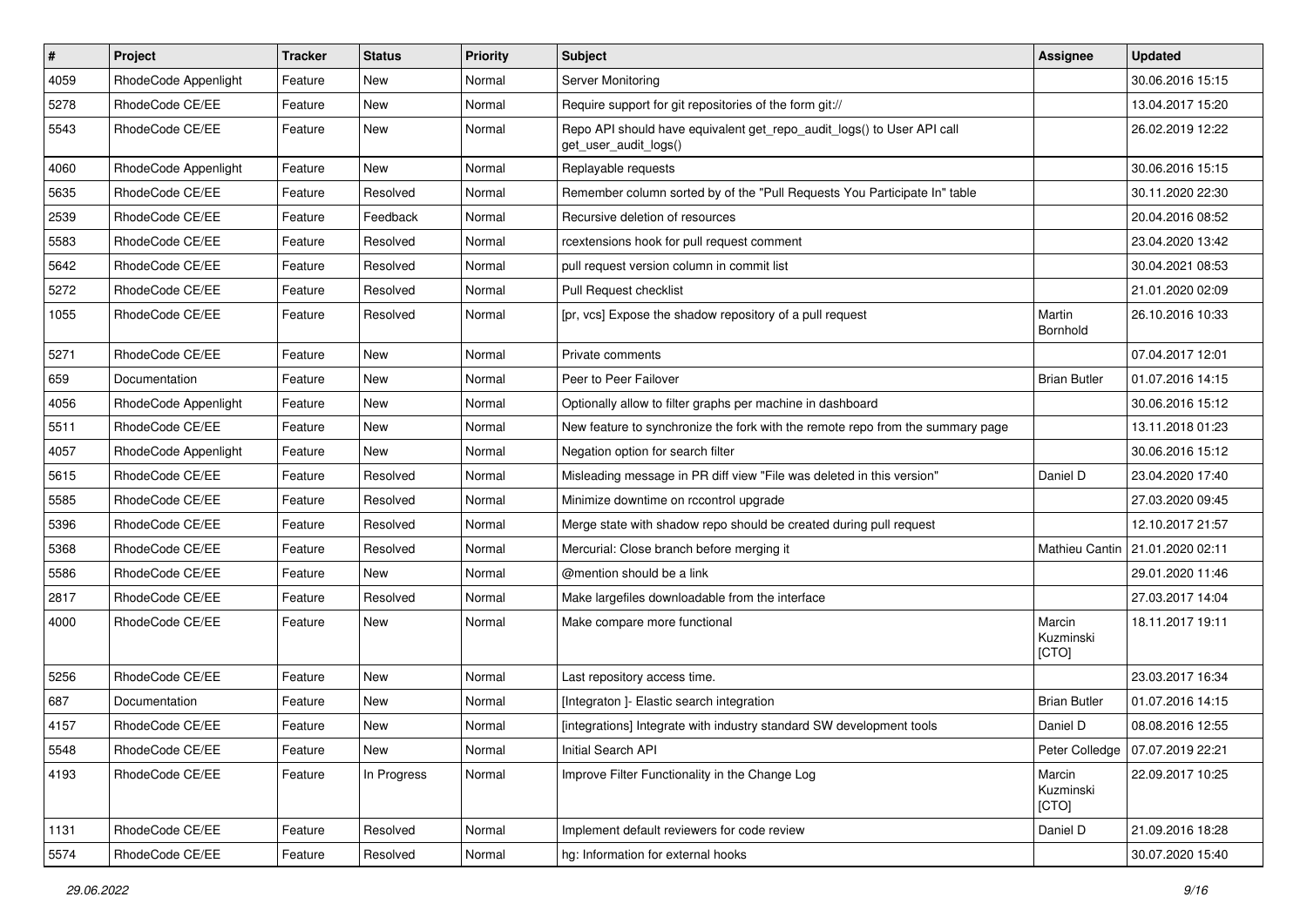| $\vert$ # | Project                  | Tracker | <b>Status</b> | <b>Priority</b> | Subject                                                                                        | Assignee                     | Updated          |
|-----------|--------------------------|---------|---------------|-----------------|------------------------------------------------------------------------------------------------|------------------------------|------------------|
| 5595      | RhodeCode CE/EE          | Feature | New           | Normal          | Group code review mail notification                                                            |                              | 03.03.2020 10:17 |
| 5534      | <b>RhodeCode Control</b> | Feature | New           | Normal          | extract/preload subcommand                                                                     |                              | 14.02.2019 14:45 |
| 5653      | RhodeCode CE/EE          | Feature | <b>New</b>    | Normal          | Extend SSH clone to support cloning by repo id.                                                | Marcin<br>Kuzminski<br>[CTO] | 17.02.2021 12:58 |
| 3472      | RhodeCode CE/EE          | Feature | <b>New</b>    | Normal          | Expose unified hooks that can be used in SSH backend                                           |                              | 14.04.2016 17:54 |
| 5581      | RhodeCode CE/EE          | Feature | Resolved      | Normal          | expose `send_email` option in the HTTP API, for `comment_commit` and<br>`comment_pull_request` | Daniel D                     | 29.01.2020 11:46 |
| 3486      | RhodeCode CE/EE          | Feature | New           | Normal          | expose origin of permission in perm dict for users                                             |                              | 06.06.2016 10:54 |
| 5469      | RhodeCode CE/EE          | Feature | Resolved      | Normal          | elastisearch > 2.x not supported ?                                                             |                              | 21.01.2020 02:19 |
| 4074      | RhodeCode CE/EE          | Feature | New           | Normal          | Edit review comment                                                                            | Bartłomiej<br>Wołyńczyk      | 17.04.2018 21:51 |
| 4183      | RhodeCode CE/EE          | Feature | Resolved      | Normal          | Different roles for PR reviewers                                                               | Daniel D                     | 12.10.2020 23:13 |
| 3440      | RhodeCode CE/EE          | Feature | New           | Normal          | [design, ux] mock-up user interface for adding a branch/bookmark                               |                              | 05.04.2016 09:21 |
| 5601      | RhodeCode CE/EE          | Feature | Resolved      | Normal          | Default navigation should be by branch name not commit id                                      |                              | 04.06.2020 23:51 |
| 4064      | RhodeCode Appenlight     | Feature | New           | Normal          | Create a multiple action feature for Reports and Logs lists                                    |                              | 30.06.2016 15:18 |
| 5602      | RhodeCode CE/EE          | Feature | Resolved      | Normal          | Copy full path only copies partial                                                             | Daniel D                     | 30.03.2020 16:04 |
| 4222      | RhodeCode CE/EE          | Feature | New           | Normal          | Configurable detection of READMEs                                                              |                              | 09.09.2016 10:05 |
| 5273      | RhodeCode CE/EE          | Feature | New           | Normal          | Comment status                                                                                 |                              | 07.04.2017 13:10 |
| 148       | RhodeCode CE/EE          | Feature | New           | Normal          | [comments] Add per file and multiline comments in a changeset                                  |                              | 25.05.2016 10:20 |
| 5603      | RhodeCode CE/EE          | Feature | Resolved      | Normal          | Code search - highlight matching search terms                                                  |                              | 30.03.2020 11:16 |
| 5637      | RhodeCode CE/EE          | Feature | New           | Normal          | Clone URL templates - add per repository/namespace                                             |                              | 29.10.2020 09:38 |
| 5631      | RhodeCode CE/EE          | Feature | <b>New</b>    | Normal          | Change target of PR                                                                            |                              | 31.07.2020 17:05 |
| 5187      | RhodeCode CE/EE          | Feature | Resolved      | Normal          | changelog dynamic loading of commits                                                           |                              | 12.06.2018 12:31 |
| 5600      | RhodeCode CE/EE          | Feature | New           | Normal          | Change default repository landing page                                                         |                              | 27.01.2021 01:04 |
| 4192      | RhodeCode CE/EE          | Feature | Resolved      | Normal          | [ce, ee] slack/hipchat integrations group commits by branch pushed                             |                              | 09.09.2016 19:01 |
| 4225      | RhodeCode CE/EE          | Feature | Resolved      | Normal          | [ce, ee] repo group integrations cascade to child repo groups                                  | Daniel D                     | 14.09.2016 11:12 |
| 4175      | RhodeCode CE/EE          | Feature | Resolved      | Normal          | [ce, ee] repo group integrations                                                               | Daniel D                     | 16.08.2016 20:00 |
| 4232      | RhodeCode CE/EE          | Feature | New           | Normal          | [ce, ee, pr, compare] redo diffs, support side by side diffs, html diffs                       | Daniel D                     | 25.10.2016 15:40 |
| 4267      | RhodeCode CE/EE          | Feature | Resolved      | Normal          | [ce, ee] jira tracker integration wildcard project key support                                 | Daniel D                     | 10.10.2016 20:13 |
| 4211      | RhodeCode CE/EE          | Feature | Resolved      | Normal          | [ce, ee] increase webhook flexibility                                                          | Marcin<br>Kuzminski<br>[CTO] | 20.06.2022 10:55 |
| 4219      | RhodeCode CE/EE          | Feature | Resolved      | Normal          | [ce, ee] Add mandatory reviewers for pull requests                                             | Marcin<br>Kuzminski<br>[CTO] | 20.06.2017 15:23 |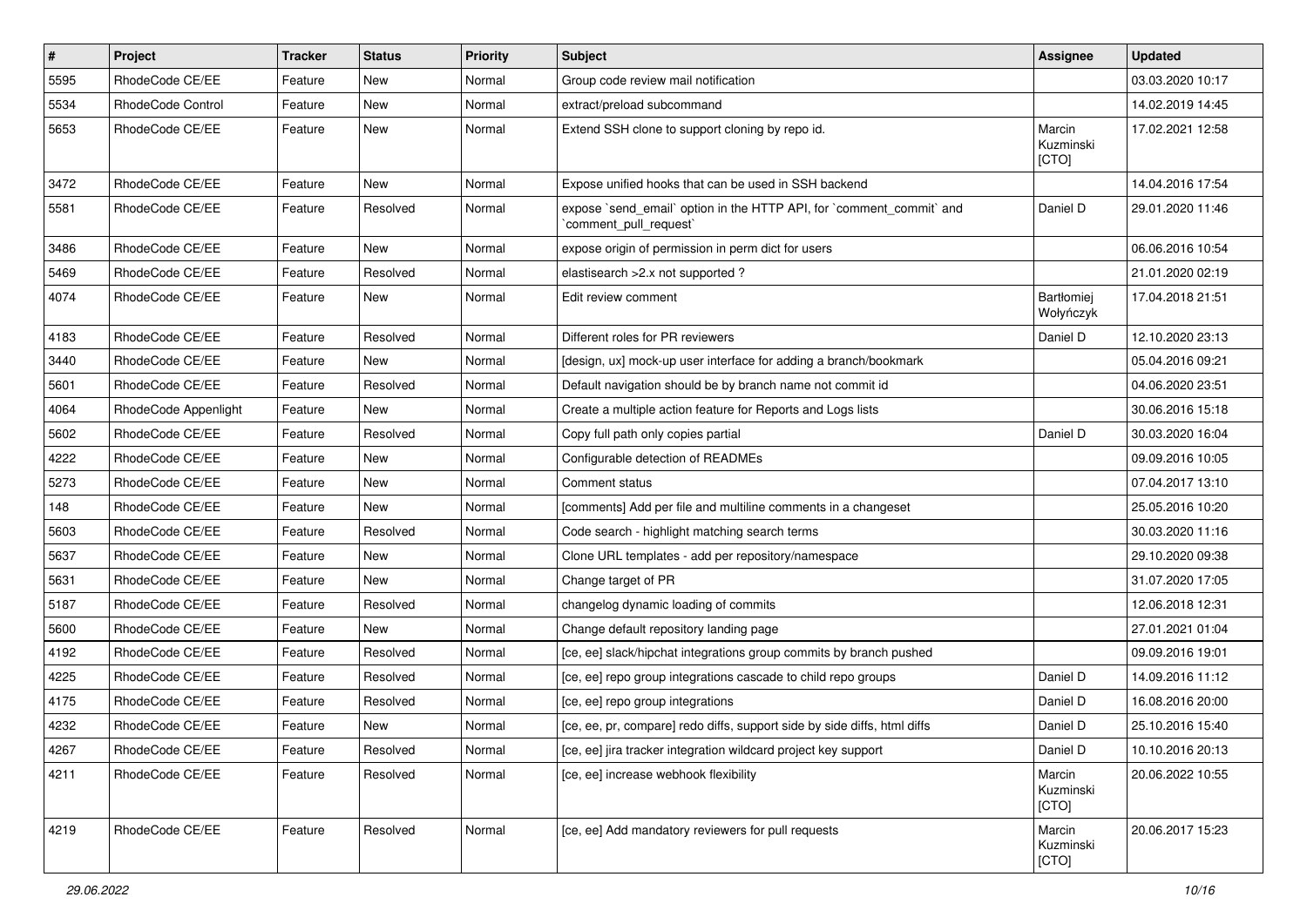| $\pmb{\#}$ | Project              | <b>Tracker</b> | <b>Status</b> | Priority | Subject                                                                                  | Assignee                     | <b>Updated</b>   |
|------------|----------------------|----------------|---------------|----------|------------------------------------------------------------------------------------------|------------------------------|------------------|
| 5504       | RhodeCode CE/EE      | Feature        | New           | Normal   | Buttons to copy commit hash and to expand the commit message in the repo<br>summary view |                              | 26.10.2018 00:59 |
| 2882       | RhodeCode CE/EE      | Feature        | New           | Normal   | Bulk comment submit                                                                      |                              | 17.03.2016 17:50 |
| 4044       | RhodeCode CE/EE      | Feature        | Resolved      | Normal   | <b>Branch permissions</b>                                                                |                              | 30.08.2018 09:48 |
| 4272       | RhodeCode CE/EE      | Feature        | <b>New</b>    | Normal   | Better SPAM protection                                                                   |                              | 12.10.2016 11:14 |
| 4062       | RhodeCode Appenlight | Feature        | <b>New</b>    | Normal   | A way to see browser breakdown for an error                                              |                              | 30.06.2016 15:16 |
| 5321       | RhodeCode CE/EE      | Feature        | Resolved      | Normal   | Audit logs                                                                               |                              | 21.06.2017 12:49 |
| 4301       | RhodeCode CE/EE      | Feature        | New           | Normal   | [API] toggle force password reset in api for Idap users                                  |                              | 28.10.2016 15:43 |
| 3373       | RhodeCode CE/EE      | Feature        | <b>New</b>    | Normal   | Allow to create Bookmarks and Branches from UI                                           |                              | 05.04.2016 09:21 |
| 5617       | RhodeCode CE/EE      | Feature        | <b>New</b>    | Normal   | Allow PRs to non-head bookmarks                                                          |                              | 20.05.2020 12:25 |
| 4071       | RhodeCode Appenlight | Feature        | New           | Normal   | Allow for easy out-out of assigned permissions                                           |                              | 05.07.2016 10:14 |
| 5582       | RhodeCode Control    | Feature        | New           | Normal   | Add the version number of a PR in the HTTP API                                           |                              | 15.01.2020 10:45 |
| 3999       | RhodeCode CE/EE      | Feature        | Resolved      | Normal   | Add `send account information` to user creation page                                     |                              | 28.06.2016 15:22 |
| 4063       | RhodeCode Appenlight | Feature        | New           | Normal   | add option to specify custom value in dashboard select                                   |                              | 30.06.2016 15:17 |
| 3979       | RhodeCode CE/EE      | Feature        | New           | Normal   | Add kanban board                                                                         |                              | 05.06.2016 21:20 |
| 5611       | RhodeCode CE/EE      | Feature        | Resolved      | Normal   | Add information "is the pull request up to date?" in the PR page                         |                              | 03.10.2021 23:24 |
| 5641       | RhodeCode CE/EE      | Feature        | New           | Normal   | "Add draft" / (x) button usability                                                       |                              | 30.11.2020 20:53 |
| 4182       | RhodeCode CE/EE      | Feature        | <b>New</b>    | Normal   | add direct link from notification to corresponding PR                                    |                              | 19.08.2016 12:35 |
| 4191       | RhodeCode CE/EE      | Feature        | New           | Normal   | Add custom Image logo option to header                                                   |                              | 22.08.2016 14:49 |
| 5638       | RhodeCode CE/EE      | Feature        | <b>New</b>    | Normal   | Add "Copy full url path" button                                                          |                              | 05.02.2021 20:23 |
| 3981       | RhodeCode CE/EE      | Feature        | Resolved      | Normal   | Add cloud hosting like Gitlab, GitHub                                                    |                              | 02.03.2020 09:14 |
| 3980       | RhodeCode CE/EE      | Feature        | New           | Normal   | Add CI engine                                                                            |                              | 05.06.2016 21:32 |
| 3978       | RhodeCode CE/EE      | Feature        | <b>New</b>    | Normal   | Add bug tracker                                                                          |                              | 05.06.2016 21:20 |
| 1457       | RhodeCode CE/EE      | Feature        | New           | Normal   | add allow permissions inheritance on repo groups                                         |                              | 22.09.2017 10:27 |
| 5441       | RhodeCode CE/EE      | Feature        | New           | Low      | Some files not parsed as XML files                                                       | Marcin<br>Kuzminski<br>[CTO] | 12.06.2018 12:23 |
| 4220       | RhodeCode Appenlight | Feature        | New           | Low      | Search params allow sorting of result.                                                   |                              | 06.09.2016 16:33 |
| 5442       | RhodeCode CE/EE      | Feature        | Resolved      | Low      | Preview of Jupyter notebooks                                                             | Marcin<br>Kuzminski<br>[CTO] | 16.01.2019 16:33 |
| 5643       | RhodeCode CE/EE      | Feature        | Resolved      | Low      | jump to bottom of review                                                                 |                              | 30.04.2021 08:53 |
| 5613       | RhodeCode CE/EE      | Feature        | New           | Low      | Feature Request: Issue tracker link in new tab/window                                    |                              | 03.10.2021 23:25 |
| 4017       | RhodeCode Appenlight | Feature        | New           | Low      | application logos need help                                                              |                              | 14.06.2016 11:52 |
| 5536       | RhodeCode CE/EE      | Feature        | Resolved      | Low      | Ability to disable server-side SSH key generation                                        |                              | 28.02.2019 13:52 |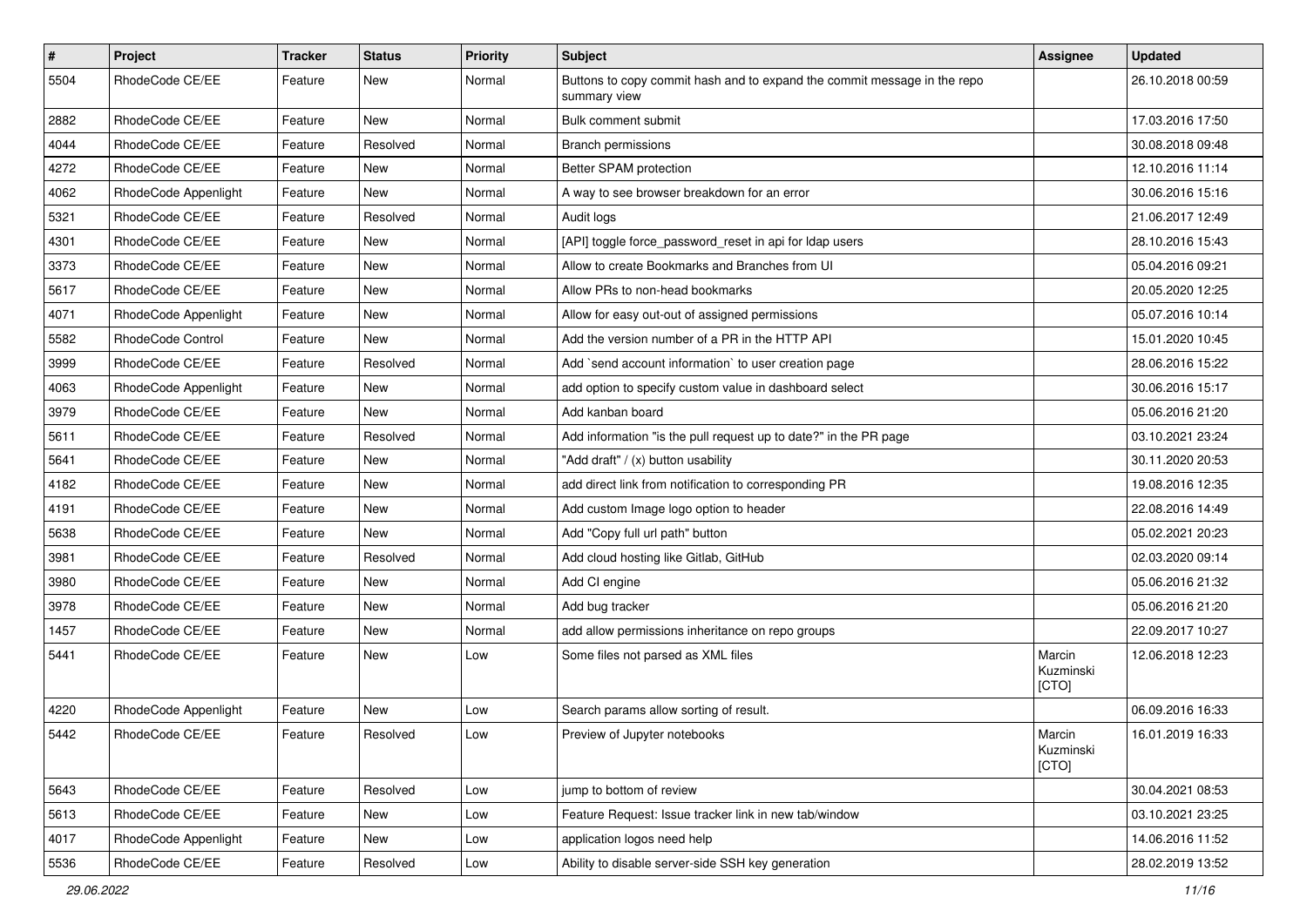| $\sharp$ | Project         | Tracker | <b>Status</b> | <b>Priority</b> | Subject                                                                                                                           | Assignee           | <b>Updated</b>   |
|----------|-----------------|---------|---------------|-----------------|-----------------------------------------------------------------------------------------------------------------------------------|--------------------|------------------|
| 5491     | RhodeCode CE/EE | Support | New           | Urgent          | Upgrade RhodeCode Community + VCSSERVER from 4.10.4 to 4.12.4, pull request<br>stop working with reviewers                        |                    | 30.08.2018 09:47 |
| 4243     | RhodeCode CE/EE | Support | Resolved      | High            | Gist visibility update?                                                                                                           | Martin<br>Bornhold | 27.09.2016 06:40 |
| 5516     | RhodeCode CE/EE | Support | Resolved      | High            | Cannot log into RhodeCode                                                                                                         | Thierry<br>Wynsdau | 28.05.2020 20:28 |
| 4677     | RhodeCode CE/EE | Support | Resolved      | High            | API get_repo_refs not working?                                                                                                    |                    | 19.12.2016 11:46 |
| 3364     | RhodeCode CE/EE | Support | New           | High            | Allow Specifying the Commit Message for Pull Request Merges                                                                       |                    | 17.04.2018 21:51 |
| 5639     | RhodeCode CE/EE | Support | New           | High            | 500 Internal Server Error   The server has either erred  after importing Database<br>from backup                                  |                    | 22.11.2020 09:15 |
| 4227     | RhodeCode CE/EE | Support | Resolved      | Normal          | VBScript files detected as text/plain - no syntax highlighting                                                                    |                    | 14.09.2016 22:38 |
| 5544     | RhodeCode CE/EE | Support | Resolved      | Normal          | Use of authentication token with LDAP account results in account lockout when max<br>bad password attempts are configured in LDAP |                    | 27.02.2019 10:09 |
| 5269     | RhodeCode CE/EE | Support | <b>New</b>    | Normal          | Upgrade from RC EE 3.7.1 to RC EE 4.x                                                                                             |                    | 29.06.2017 19:36 |
| 5394     | RhodeCode CE/EE | Support | New           | Normal          | SVN to Git / Mercurial Migration                                                                                                  |                    | 03.10.2017 09:29 |
| 5541     | RhodeCode CE/EE | Support | <b>New</b>    | Normal          | <b>SVN Settings: Repository Patterns</b>                                                                                          |                    | 16.12.2019 15:35 |
| 5395     | RhodeCode CE/EE | Support | Resolved      | Normal          | Svn protocols and performance                                                                                                     |                    | 04.04.2019 18:08 |
| 5593     | RhodeCode CE/EE | Support | New           | Normal          | SSH connections                                                                                                                   |                    | 17.02.2020 16:18 |
| 5484     | RhodeCode CE/EE | Support | New           | Normal          | Setting up ssh, remote hg not found                                                                                               |                    | 06.07.2018 23:41 |
| 3967     | RhodeCode CE/EE | Support | In Progress   | Normal          | Server 500 error                                                                                                                  |                    | 11.08.2016 13:39 |
| 4303     | RhodeCode CE/EE | Support | <b>New</b>    | Normal          | rhodecode instance                                                                                                                |                    | 08.11.2016 16:32 |
| 4081     | RhodeCode CE/EE | Support | Resolved      | Normal          | Receiving server 500 error when trying to clone repo from windows client using<br>eclipse                                         |                    | 12.07.2016 14:30 |
| 5677     | RhodeCode CE/EE | Support | <b>New</b>    | Normal          | PR cross merge                                                                                                                    |                    | 28.01.2022 16:59 |
| 4244     | RhodeCode CE/EE | Support | Resolved      | Normal          | mod_dav_svn template error when using auth_realm with spaces in it                                                                | Martin<br>Bornhold | 28.09.2016 12:07 |
| 5495     | RhodeCode CE/EE | Support | New           | Normal          | Idap to crowd users_groups sync source                                                                                            |                    | 10.09.2018 22:09 |
| 3332     | RhodeCode CE/EE | Support | New           | Normal          | LDAP settings page: Add button "test connection"                                                                                  |                    | 17.03.2016 10:23 |
| 5255     | RhodeCode CE/EE | Support | <b>New</b>    | Normal          | I can't access issues created by me from mail                                                                                     |                    | 04.04.2017 11:28 |
| 5554     | RhodeCode CE/EE | Support | Resolved      | Normal          | How to increase number of commits shown in pagination on dashboard and<br>changelog                                               |                    | 21.01.2020 02:08 |
| 5375     | RhodeCode CE/EE | Support | Resolved      | Normal          | How do I configure "Go to" to just search repository names?                                                                       |                    | 16.08.2017 18:00 |
| 5497     | RhodeCode CE/EE | Support | New           | Normal          | hg push hangs                                                                                                                     |                    | 30.08.2018 22:15 |
| 5618     | RhodeCode CE/EE | Support | <b>New</b>    | Normal          | Getting HTTP 502 Bad Gateway when trying to push (or clone) on a slow network                                                     |                    | 27.05.2020 21:56 |
| 5503     | RhodeCode CE/EE | Support | New           | Normal          | failed to upgrade to 4.13.3                                                                                                       |                    | 06.11.2018 18:28 |
| 5546     | RhodeCode CE/EE | Support | Resolved      | Normal          | experiments with mercurial 4.9                                                                                                    |                    | 26.03.2019 09:23 |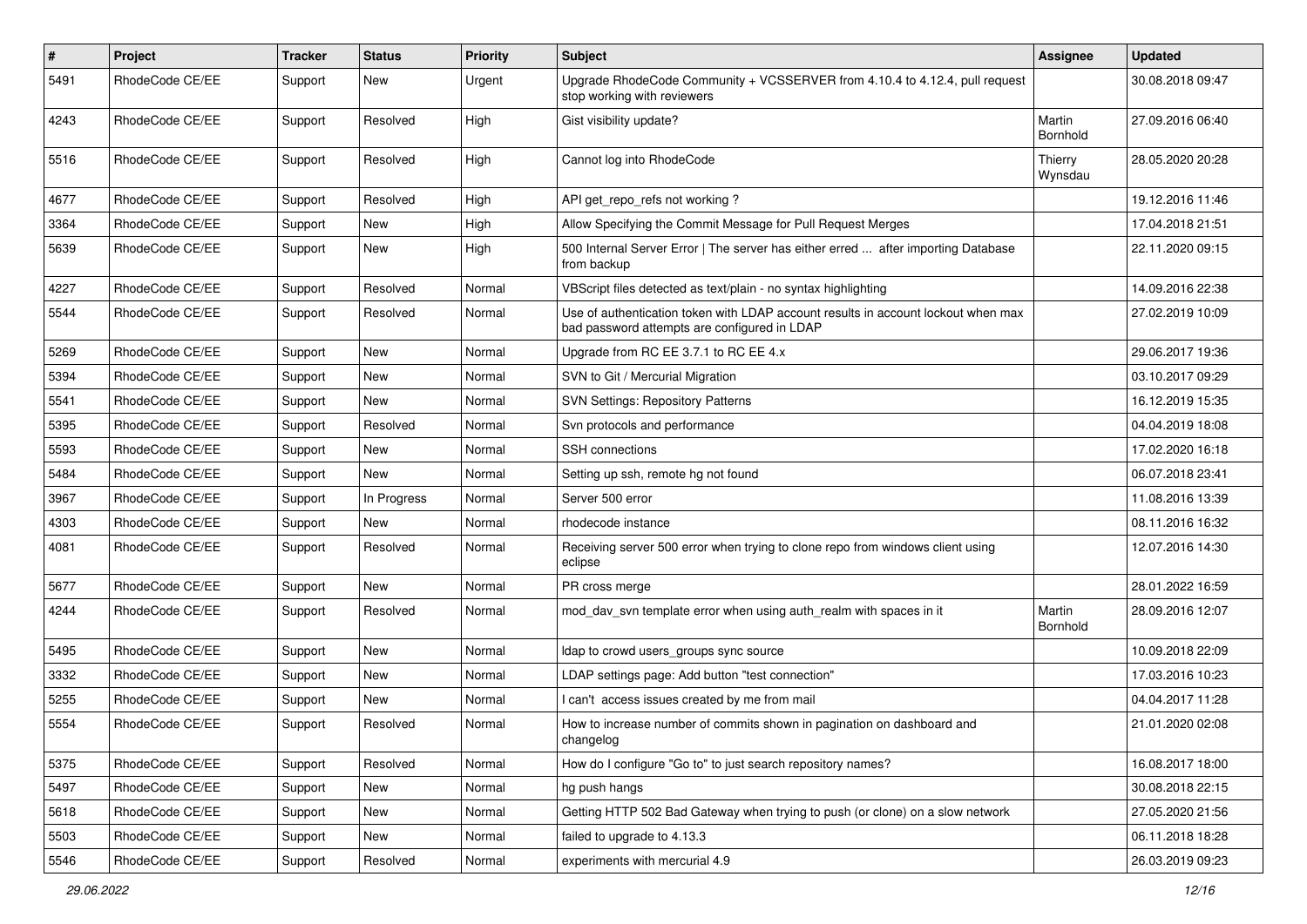| $\vert$ # | Project              | Tracker | <b>Status</b> | <b>Priority</b> | <b>Subject</b>                                                                           | Assignee                     | <b>Updated</b>   |
|-----------|----------------------|---------|---------------|-----------------|------------------------------------------------------------------------------------------|------------------------------|------------------|
| 5499      | RhodeCode CE/EE      | Support | New           | Normal          | ERROR [celery.worker.consumer.consumer] consumer: Cannot connect                         |                              | 11.09.2018 08:39 |
| 5591      | Documentation        | Support | <b>New</b>    | Normal          | documentation typo                                                                       |                              | 04.02.2020 19:43 |
| 5237      | Documentation        | Support | New           | Normal          | documentation for DR                                                                     |                              | 06.03.2017 23:34 |
| 5529      | Documentation        | Support | New           | Normal          | Documentation does not detail watched repositories                                       |                              | 07.02.2019 00:16 |
| 5496      | RhodeCode CE/EE      | Support | New           | Normal          | database migration 4.11.6 mysql to 4.12.4 postgres                                       |                              | 27.08.2018 21:17 |
| 5468      | RhodeCode CE/EE      | Support | New           | Normal          | Check logic for updating last commit for repository groups                               |                              | 30.08.2018 09:47 |
| 5609      | RhodeCode CE/EE      | Support | Resolved      | Normal          | Change git diff algorithm                                                                |                              | 31.03.2020 22:08 |
| 4252      | RhodeCode CE/EE      | Support | New           | Normal          | Backup & Recovery                                                                        |                              | 07.10.2016 19:47 |
| 5527      | RhodeCode CE/EE      | Support | New           | Normal          | API: expose human readable failure reason                                                |                              | 30.01.2019 17:43 |
| 5423      | Documentation        | Support | Resolved      | Normal          | API-Documentation for Method "create_repo_group" faulty                                  |                              | 22.01.2018 16:23 |
| 4269      | RhodeCode CE/EE      | Support | Resolved      | Normal          | Allow flash messages to be permanently surpressed                                        | <b>Marcin Lulek</b>          | 14.10.2016 12:46 |
| 4235      | RhodeCode CE/EE      | Task    | Resolved      | High            | Support GIT LFS server                                                                   |                              | 23.03.2017 17:24 |
| 5391      | RhodeCode CE/EE      | Task    | Resolved      | High            | Secure Email change                                                                      |                              | 17.04.2018 21:50 |
| 4251      | RhodeCode CE/EE      | Task    | Feedback      | High            | [customer] Pull request with subrepos                                                    | Martin<br>Bornhold           | 10.11.2016 17:52 |
| 737       | Documentation        | Task    | New           | Normal          | What is an extra field and how do you add it?                                            |                              | 01.07.2016 14:15 |
| 4216      | RhodeCode CE/EE      | Task    | New           | Normal          | [ux, renderers] implement consistent rendering for text fields                           |                              | 06.09.2016 11:46 |
| 4051      | RhodeCode CE/EE      | Task    | <b>New</b>    | Normal          | [ux, renderering] Consistent formatting on text fields.                                  |                              | 22.09.2017 10:27 |
| 4003      | RhodeCode CE/EE      | Task    | Resolved      | Normal          | User personal repository groups improvements                                             |                              | 07.11.2016 16:12 |
| 5400      | RhodeCode CE/EE      | Task    | New           | Normal          | User group - subgroup support                                                            |                              | 06.11.2017 22:00 |
| 2844      | RhodeCode CE/EE      | Task    | New           | Normal          | Update Bcrypt to a maintained version                                                    |                              | 17.02.2018 20:37 |
| 4299      | RhodeCode CE/EE      | Task    | New           | Normal          | TEMPLATE repo groups                                                                     |                              | 22.09.2017 10:26 |
| 4312      | RhodeCode CE/EE      | Task    | New           | Normal          | Storage location changes                                                                 |                              | 11.07.2017 13:31 |
| 5343      | RhodeCode CE/EE      | Task    | Resolved      | Normal          | SSH key management and SSH support                                                       |                              | 18.08.2017 23:50 |
| 5202      | RhodeCode CE/EE      | Task    | Resolved      | Normal          | run git gc and git repack on GIT repos when we have a scheduler via celery in<br>pyramid |                              | 04.12.2017 20:49 |
| 3504      | RhodeCode CE/EE      | Task    | In Progress   | Normal          | [routing] Move static assets under a common prefix                                       |                              | 19.07.2016 12:27 |
| 3376      | RhodeCode CE/EE      | Task    | New           | Normal          | Repo action plugins                                                                      |                              | 24.03.2016 15:21 |
| 5198      | RhodeCode CE/EE      | Task    | Resolved      | Normal          | remove pyro4 from enterprise                                                             |                              | 07.02.2017 19:28 |
| 4052      | RhodeCode Appenlight | Task    | New           | Normal          | release fixes                                                                            | Marcin Lulek                 | 29.06.2016 12:14 |
| 4678      | RhodeCode CE/EE      | Task    | Resolved      | Normal          | Release 4.5.2                                                                            |                              | 19.12.2016 17:32 |
| 4670      | RhodeCode CE/EE      | Task    | Resolved      | Normal          | Release 4.5.1                                                                            | Marcin<br>Kuzminski<br>[CTO] | 06.12.2016 21:13 |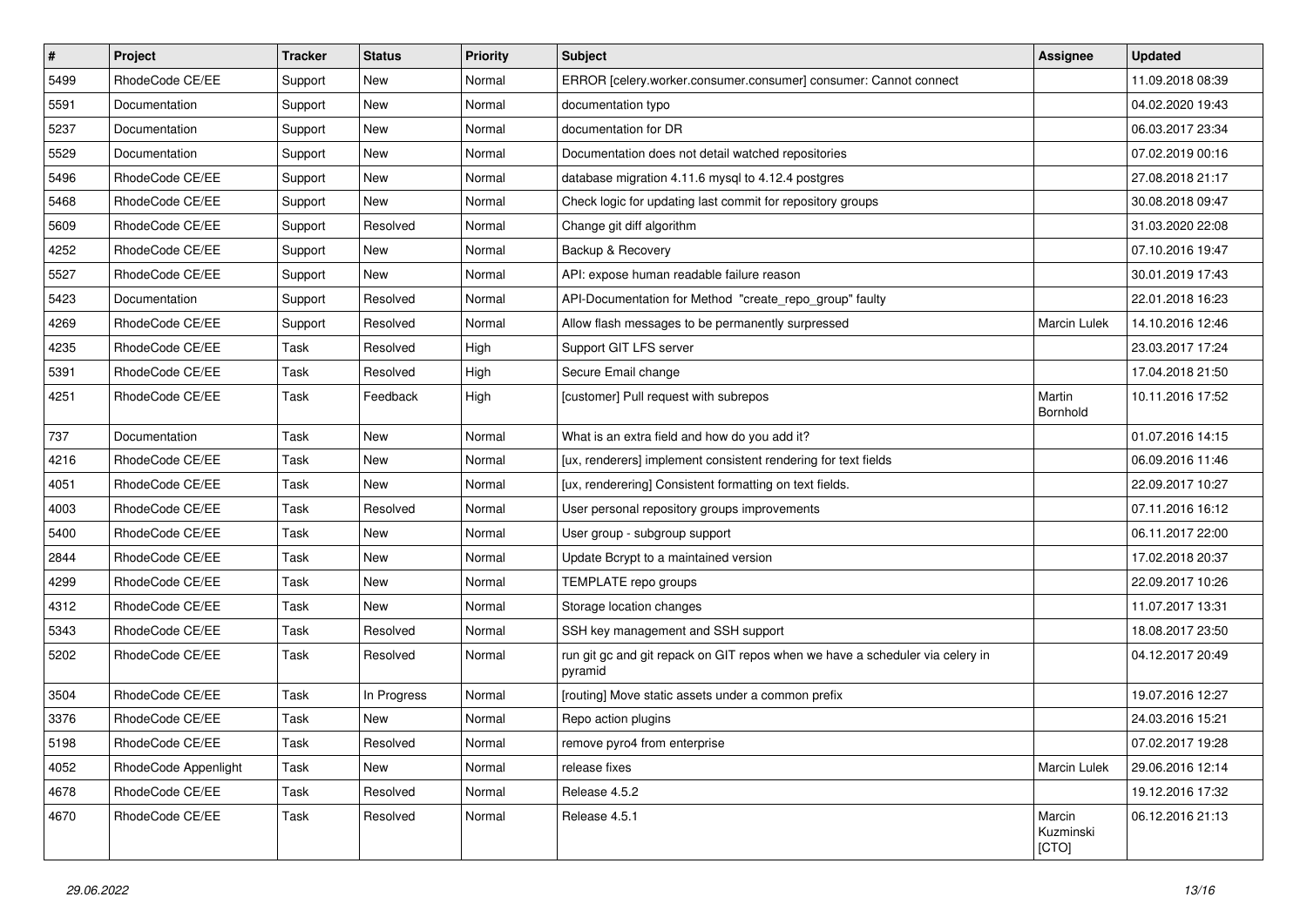| $\vert$ # | Project         | <b>Tracker</b> | <b>Status</b> | <b>Priority</b> | <b>Subject</b>                                                                                       | <b>Assignee</b>                | <b>Updated</b>   |
|-----------|-----------------|----------------|---------------|-----------------|------------------------------------------------------------------------------------------------------|--------------------------------|------------------|
| 4108      | RhodeCode CE/EE | Task           | Resolved      | Normal          | Release 4.2.2                                                                                        |                                | 14.10.2016 13:08 |
| 5235      | RhodeCode CE/EE | Task           | Resolved      | Normal          | relative image support                                                                               |                                | 10.03.2017 23:37 |
| 4297      | RhodeCode CE/EE | Task           | Resolved      | Normal          | redo the my-pull-requests page to use the datagrid                                                   | Marcin<br>Kuzminski<br>[CTO]   | 01.11.2016 09:31 |
| 4169      | RhodeCode CE/EE | Task           | Resolved      | Normal          | re-architecture celery support                                                                       |                                | 17.11.2017 19:21 |
| 3092      | Documentation   | Task           | New           | Normal          | [RCE, ini] - doc available settings + check tender with Gemalto hacks                                | <b>Brian Butler</b>            | 01.07.2016 14:15 |
| 5326      | RhodeCode CE/EE | Task           | Resolved      | Normal          | Public usergroup profile                                                                             | <b>Bartłomiej</b><br>Wołyńczyk | 22.02.2018 15:44 |
| 4234      | RhodeCode CE/EE | Task           | <b>New</b>    | Normal          | prepare and test RhodeCode VM image for AWS                                                          | <b>Marcin Lulek</b>            | 11.07.2017 13:32 |
| 4202      | RhodeCode CE/EE | Task           | Resolved      | Normal          | Polish the 503.html page                                                                             | Daniel D                       | 30.08.2016 23:54 |
| 5150      | RhodeCode CE/EE | Task           | Resolved      | Normal          | Password reset promts in my account should be hidden in accounts that are not of<br>type rhodecode   | Marcin<br>Kuzminski<br>[CTO]   | 02.01.2017 16:34 |
| 4151      | RhodeCode CE/EE | Task           | Resolved      | Normal          | [packaging] Subversion to current 1.9.X                                                              |                                | 09.09.2016 10:18 |
| 4153      | RhodeCode CE/EE | Task           | Resolved      | Normal          | Optimize readme fetching by changing the system of readme detection                                  | Johannes<br>Bornhold           | 09.09.2016 10:17 |
| 5203      | RhodeCode CE/EE | Task           | Resolved      | Normal          | optimise large repos speed                                                                           |                                | 08.09.2017 16:10 |
| 3484      | RhodeCode CE/EE | Task           | New           | Normal          | oauth: reduce required permissions for 3rd party                                                     |                                | 13.04.2016 12:33 |
| 4194      | RhodeCode CE/EE | Task           | Resolved      | Normal          | move svn http backend out of labs into a real VCS settings                                           | Lisa Quatmann                  | 14.09.2016 23:16 |
| 3261      | RhodeCode CE/EE | Task           | <b>New</b>    | Normal          | mousetrap.js bump to latest 1.5.X version                                                            |                                | 17.03.2016 12:52 |
| 5221      | RhodeCode CE/EE | Task           | Resolved      | Normal          | Missing comment type in emails                                                                       |                                | 19.02.2017 21:46 |
| 4305      | RhodeCode CE/EE | Task           | Resolved      | Normal          | Meta-tagging could be excluded from limit                                                            |                                | 09.11.2016 19:27 |
| 5200      | RhodeCode CE/EE | Task           | <b>New</b>    | Normal          | investigate search improvements                                                                      |                                | 16.12.2019 16:04 |
| 4180      | RhodeCode CE/EE | Task           | Resolved      | Normal          | integrations: possible limit the updates sent                                                        | Daniel D                       | 22.08.2016 12:22 |
| 4181      | RhodeCode CE/EE | Task           | Resolved      | Normal          | Integrations: allow root repos only integrations                                                     | Daniel D                       | 31.08.2016 17:44 |
| 5386      | RhodeCode CE/EE | Task           | Resolved      | Normal          | Increase security for Email Change                                                                   | Marcin<br>Kuzminski<br>[CTO]   | 17.02.2018 17:29 |
| 4203      | RhodeCode CE/EE | Task           | Resolved      | Normal          | Get rid of svn.proxy.parent_path_root, and replace it with reading storage location<br>from Database | Martin<br>Bornhold             | 22.09.2016 14:31 |
| 4281      | RhodeCode CE/EE | Task           | Resolved      | Normal          | Fix docs on To `increase database performance`                                                       | Marcin<br>Kuzminski<br>[CTO]   | 18.10.2016 16:39 |
| 4045      | RhodeCode CE/EE | Task           | New           | Normal          | File permissions                                                                                     |                                | 17.04.2018 21:49 |
| 3377      | RhodeCode CE/EE | Task           | New           | Normal          | extra fields types extensions                                                                        |                                | 24.03.2016 15:23 |
| 682       | Documentation   | Task           | New           | Normal          | Error Msg guide                                                                                      | <b>Brian Butler</b>            | 01.07.2016 14:15 |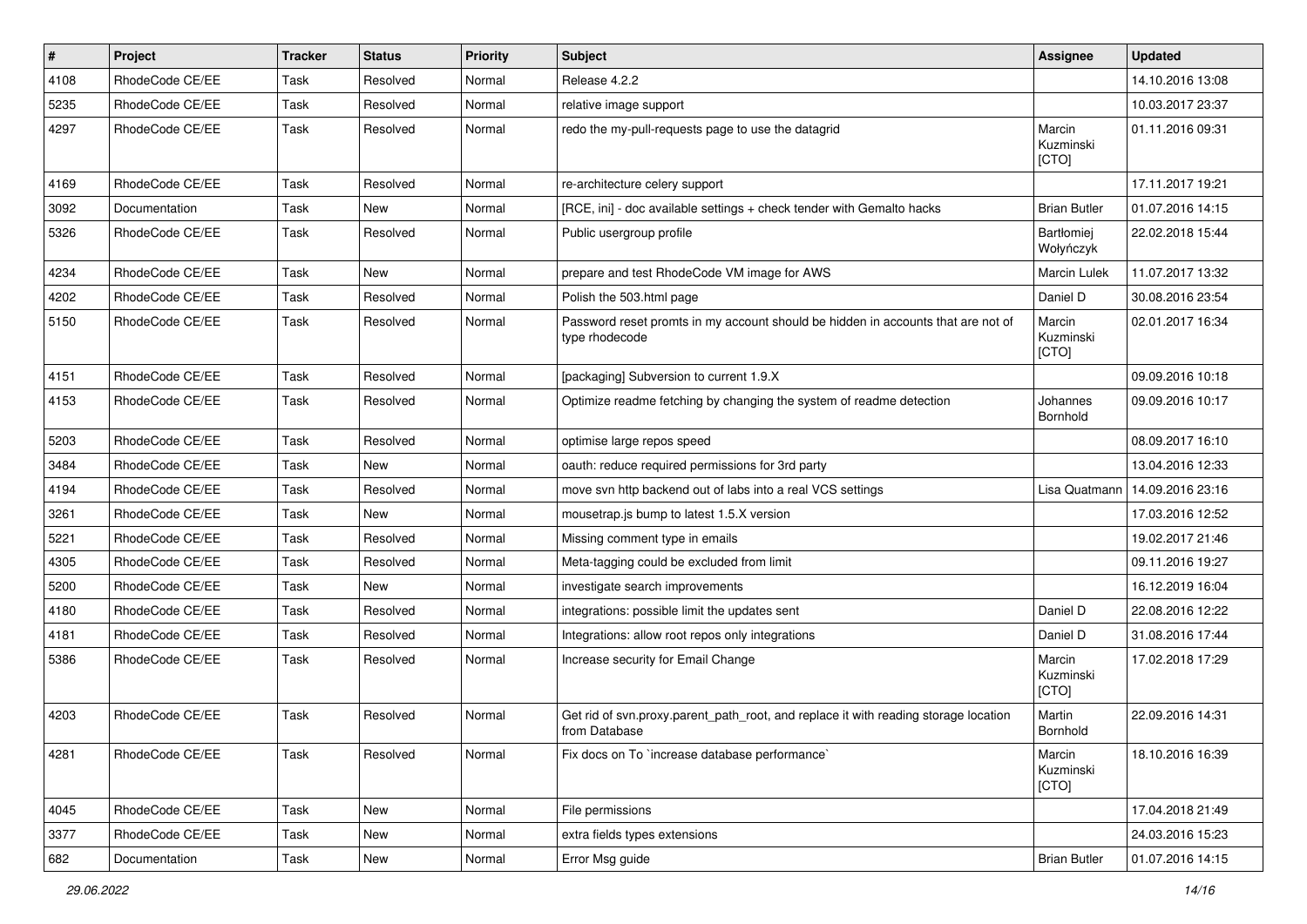| $\vert$ # | <b>Project</b>  | <b>Tracker</b> | <b>Status</b> | <b>Priority</b> | <b>Subject</b>                                                                                        | <b>Assignee</b>                | <b>Updated</b>   |
|-----------|-----------------|----------------|---------------|-----------------|-------------------------------------------------------------------------------------------------------|--------------------------------|------------------|
| 5265      | RhodeCode CE/EE | Task           | Resolved      | Normal          | Enable phases support                                                                                 |                                | 11.05.2017 11:10 |
| 4237      | RhodeCode CE/EE | Task           | Resolved      | Normal          | Enable HTTP support                                                                                   | Martin<br>Bornhold             | 12.10.2016 11:51 |
| 4669      | RhodeCode CE/EE | Task           | <b>New</b>    | Normal          | disable pytest sugar on nix-build                                                                     |                                | 01.12.2016 12:52 |
| 3556      | RhodeCode CE/EE | Task           | Resolved      | Normal          | Disable and rename initial_repo_scan flag                                                             | Marcin<br>Kuzminski<br>[CTO]   | 22.04.2016 14:33 |
| 4311      | RhodeCode CE/EE | Task           | Resolved      | Normal          | Diffs feedback                                                                                        | Daniel D                       | 26.11.2016 14:10 |
| 2744      | RhodeCode CE/EE | Task           | Resolved      | Normal          | Deprecating Internet Explorer                                                                         |                                | 06.07.2016 12:04 |
| 4238      | RhodeCode CE/EE | Task           | Resolved      | Normal          | default reviewers updates                                                                             | Daniel D                       | 06.10.2016 14:26 |
| 3333      | RhodeCode Tools | Task           | <b>New</b>    | Normal          | Create rhodecode-tools backup command for backup of RhodeCode Enterprise                              |                                | 17.03.2016 12:43 |
| 4245      | RhodeCode CE/EE | Task           | Resolved      | Normal          | Convert control command to use http mode by default                                                   | Marcin<br>Kuzminski<br>[CTO]   | 14.10.2016 16:13 |
| 5270      | RhodeCode CE/EE | Task           | <b>New</b>    | Normal          | Comments updates                                                                                      | <b>Bartłomiej</b><br>Wołyńczyk | 17.04.2018 21:51 |
| 4140      | RhodeCode CE/EE | Task           | Resolved      | Normal          | Check middleware chain status, and Verify that special middleware is catching<br>exceptions correctly |                                | 23.08.2016 12:13 |
| 4120      | RhodeCode CE/EE | Task           | <b>New</b>    | Normal          | [ce] replace get repo nodes api                                                                       | Daniel D                       | 17.04.2018 21:49 |
| 3454      | RhodeCode CE/EE | Task           | Feedback      | Normal          | [ce/ee] visually differentiate the two editions                                                       | Marcin<br>Kuzminski<br>[CTO]   | 10.08.2016 03:30 |
| 4246      | RhodeCode CE/EE | Task           | New           | Normal          | [ce, ee, vcs, git] add tests for annotated git tags                                                   | Daniel D                       | 13.02.2018 18:03 |
| 4288      | RhodeCode CE/EE | Task           | Resolved      | Normal          | [ce, ee] unify controllers that use diffs                                                             | Daniel D                       | 02.08.2017 11:41 |
| 4179      | RhodeCode CE/EE | Task           | New           | Normal          | [ce, ee] refine perms summary list                                                                    | Daniel D                       | 14.09.2016 12:09 |
| 4197      | RhodeCode CE/EE | Task           | New           | Normal          | [ce, ee] get list of users with their permissions to a repository                                     | Daniel D                       | 22.09.2017 10:30 |
| 4147      | RhodeCode CE/EE | Task           | New           | Normal          | [ce, ee, docs] Events documentation                                                                   | Daniel D                       | 15.08.2016 12:33 |
| 4163      | RhodeCode CE/EE | Task           | <b>New</b>    | Normal          | [ce, ee] celery refactor + upgrade                                                                    |                                | 15.08.2016 12:32 |
| 3239      | RhodeCode CE/EE | Task           | Resolved      | Normal          | Catch all route for repo page or repo group page is always executing checks for<br>every page         |                                | 21.04.2016 11:30 |
| 4283      | RhodeCode CE/EE | Task           | Resolved      | Normal          | bump whoosh to 2.7.4 release                                                                          |                                | 13.12.2016 21:08 |
| 5184      | RhodeCode CE/EE | Task           | Resolved      | Normal          | bump pyramid to 1.7.X                                                                                 |                                | 06.02.2017 21:50 |
| 2944      | RhodeCode CE/EE | Task           | <b>New</b>    | Normal          | Bump gunicorn to 19.4 version                                                                         |                                | 17.03.2016 12:58 |
| 4666      | RhodeCode CE/EE | Task           | Resolved      | Normal          | Bump git and mercurial to latest versions                                                             |                                | 02.12.2016 19:01 |
| 3362      | RhodeCode CE/EE | Task           | <b>New</b>    | Normal          | auth-plugins, indicate visually that plugin is turned on but NOT enabled                              |                                | 22.03.2016 19:03 |
| 3093      | Documentation   | Task           | <b>New</b>    | Normal          | [API] - update hg/git update pr API. Auto updates PR on push                                          | <b>Brian Butler</b>            | 01.07.2016 14:15 |